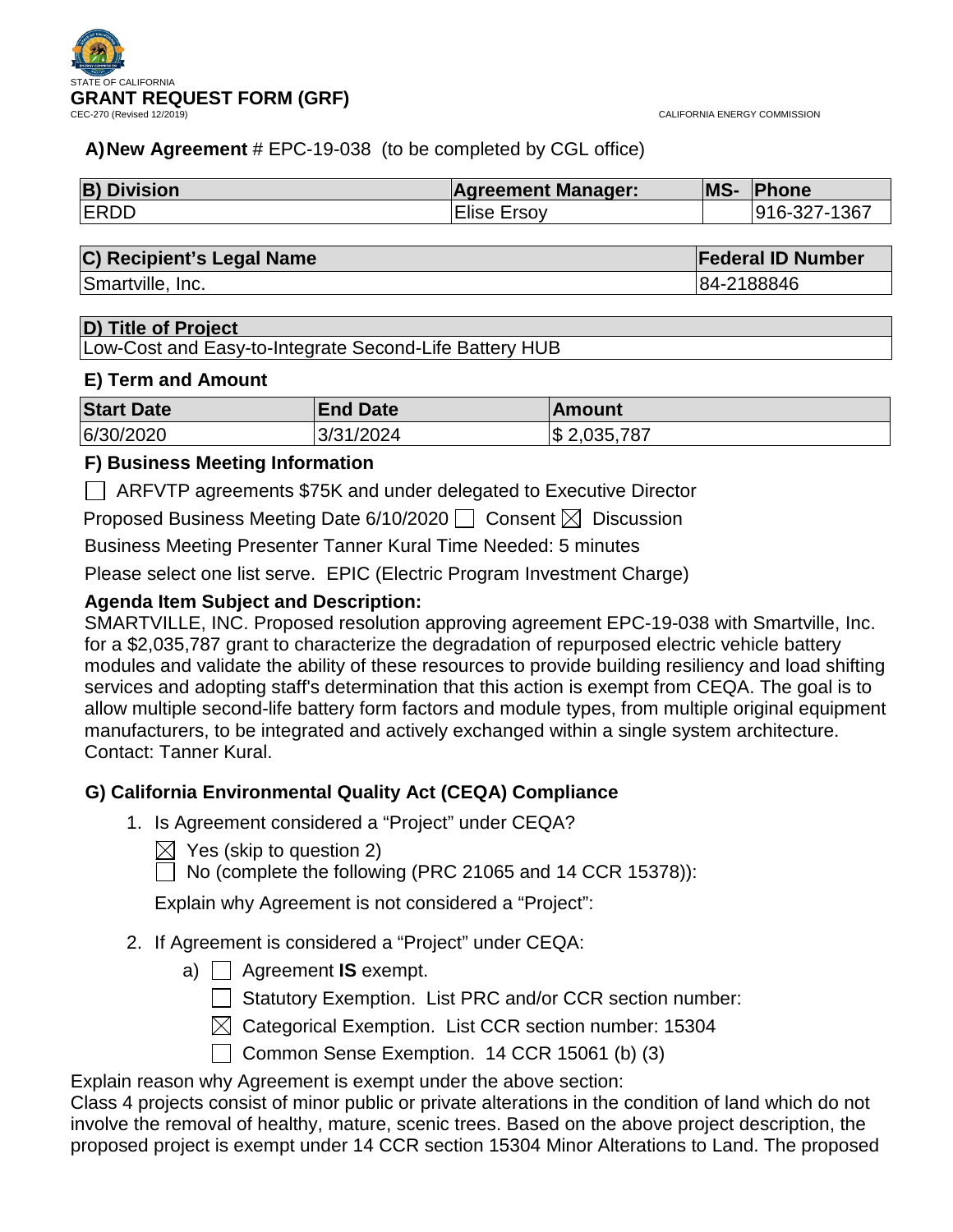

project consists of minor temporary use of land having no permanent effects on the environment and minor trenching where the surface would be restored. In addition, none of the exceptions to the exemptions apply.

> b) Agreement **IS NOT** exempt. (consult with the legal office to determine next steps)

Check all that apply

 $\Box$  Initial Study

**Negative Declaration** 

**Mitigated Negative Declaration** 

Environmental Impact Report

Statement of Overriding Considerations

# **H) List all subcontractors (major and minor) and equipment vendors:** (attach additional sheets as necessary)

| <b>Legal Company Name:</b>                                                         | <b>Budget</b> |
|------------------------------------------------------------------------------------|---------------|
| The Regents of the University of California; University of California<br>San Diego | \$362,637     |
| TBD - Consultant/Contractor                                                        | \$56,000      |
| <b>TBD - Consultant/Contractor</b>                                                 | \$50,000      |
| Electric Power Research Institute, Inc.                                            | \$99,000      |
| <b>TBD - Electrical Engineer and Construction</b>                                  | \$409,400     |
|                                                                                    | \$            |

# **I) List all key partners: (attach additional sheets as necessary)**

| Legal Company Name: |  |
|---------------------|--|
| ARPA-F              |  |
|                     |  |

# **J) Budget Information**

| <b>Funding Source</b> | <b>Funding Year of</b><br><b>Appropriation</b> | <b>Budget List</b><br><b>Number</b> | Amount      |
|-----------------------|------------------------------------------------|-------------------------------------|-------------|
| <b>EPIC</b>           | $18 - 19$                                      | 301.001F                            | \$2,035,787 |
|                       |                                                |                                     |             |
|                       |                                                |                                     |             |

R&D Program Area: EGRO: Renewables TOTAL: \$2,035,787

Explanation for "Other" selection

Reimbursement Contract #: Federal Agreement #: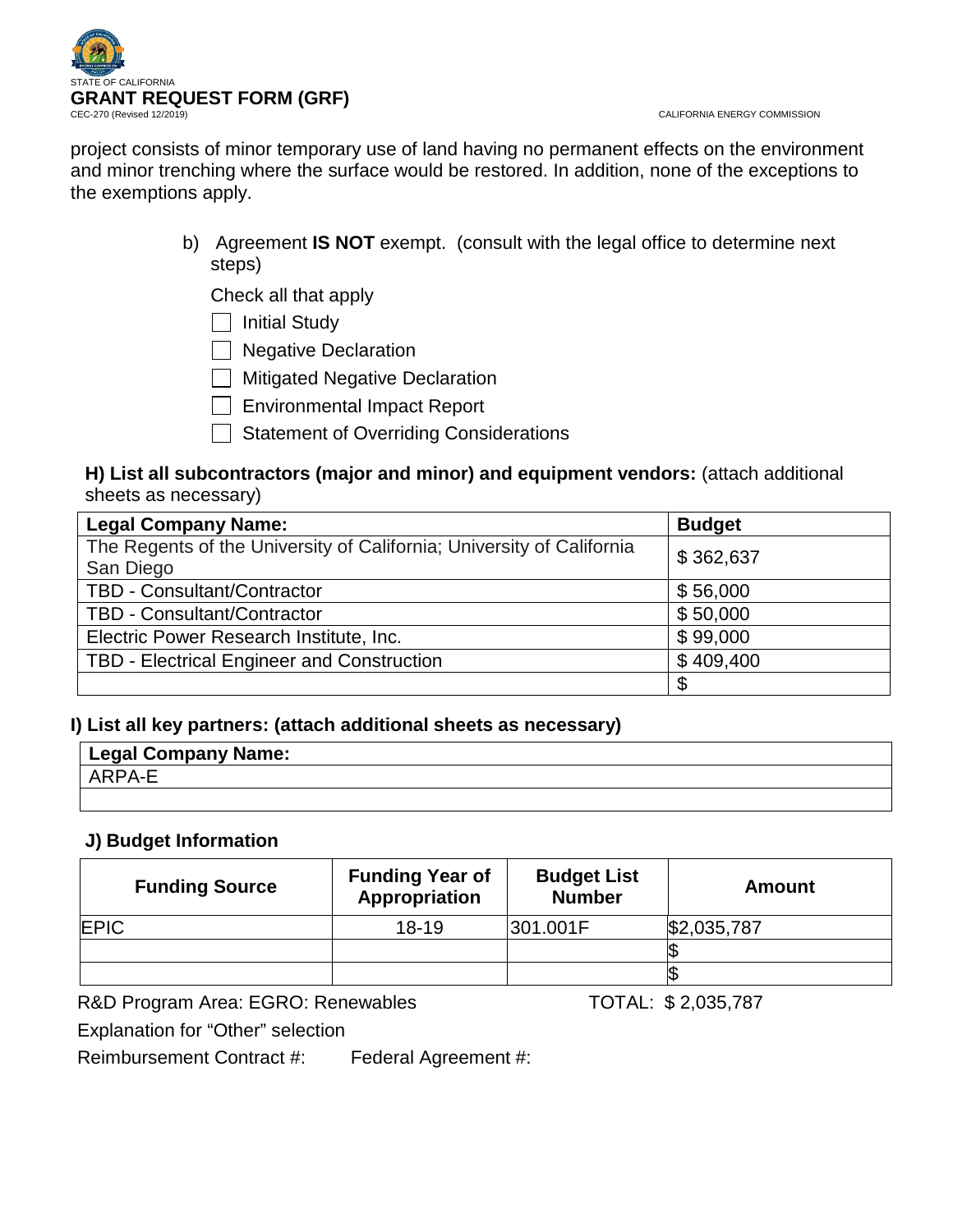

# **K) Recipient's Contact Information**

- **1. Recipient's Administrator/Officer**
	- Name: William Torre

Address: 10915 Technology Pl Ste 200

City, State, Zip: San Diego, CA 92127-1811 Phone: 858-692-2592 E-Mail: bill@smartville.io

#### CALIFORNIA ENERGY COMMISSION

# **2. Recipient's Project Manager**

Name: Michael Ferry Address: 10915 Technology Pl Ste 200

City, State, Zip: San Diego, CA 92127-1811 Phone: 510-305-2944 E-Mail: mferry@smartville.io

# **L) Selection Process Used**

- $\boxtimes$  Competitive Solicitation Solicitation #: GFO-19-310
- $\Box$  First Come First Served Solicitation Solicitation #:

# **M) The following items should be attached to this GRF**

- 1. Exhibit A, Scope of Work  $\boxtimes$  Attached
- 2. Exhibit B, Budget Detail  $\boxtimes$  Attached
- 3. CEC 105, Questionnaire for Identifying Conflicts  $\boxtimes$  Attached
- 4. Recipient Resolution  $\boxtimes$  N/A  $\Box$  Attached
- 5. CEQA Documentation  $\boxtimes$  N/A  $\Box$  Attached
- 

**Agreement Manager Date**

**\_\_\_\_\_\_\_\_\_\_\_\_\_\_\_\_\_\_\_\_\_\_\_\_\_\_\_ \_\_\_\_\_\_\_\_\_\_\_\_\_\_**

**Office Manager Date** 

**\_\_\_\_\_\_\_\_\_\_\_\_\_\_\_\_\_\_\_\_\_\_\_\_\_\_\_ \_\_\_\_\_\_\_\_\_\_\_\_\_\_**

**\_\_\_\_\_\_\_\_\_\_\_\_\_\_\_\_\_\_\_\_\_\_\_\_\_\_\_ \_\_\_\_\_\_\_\_\_\_\_\_\_\_ Deputy Director Date**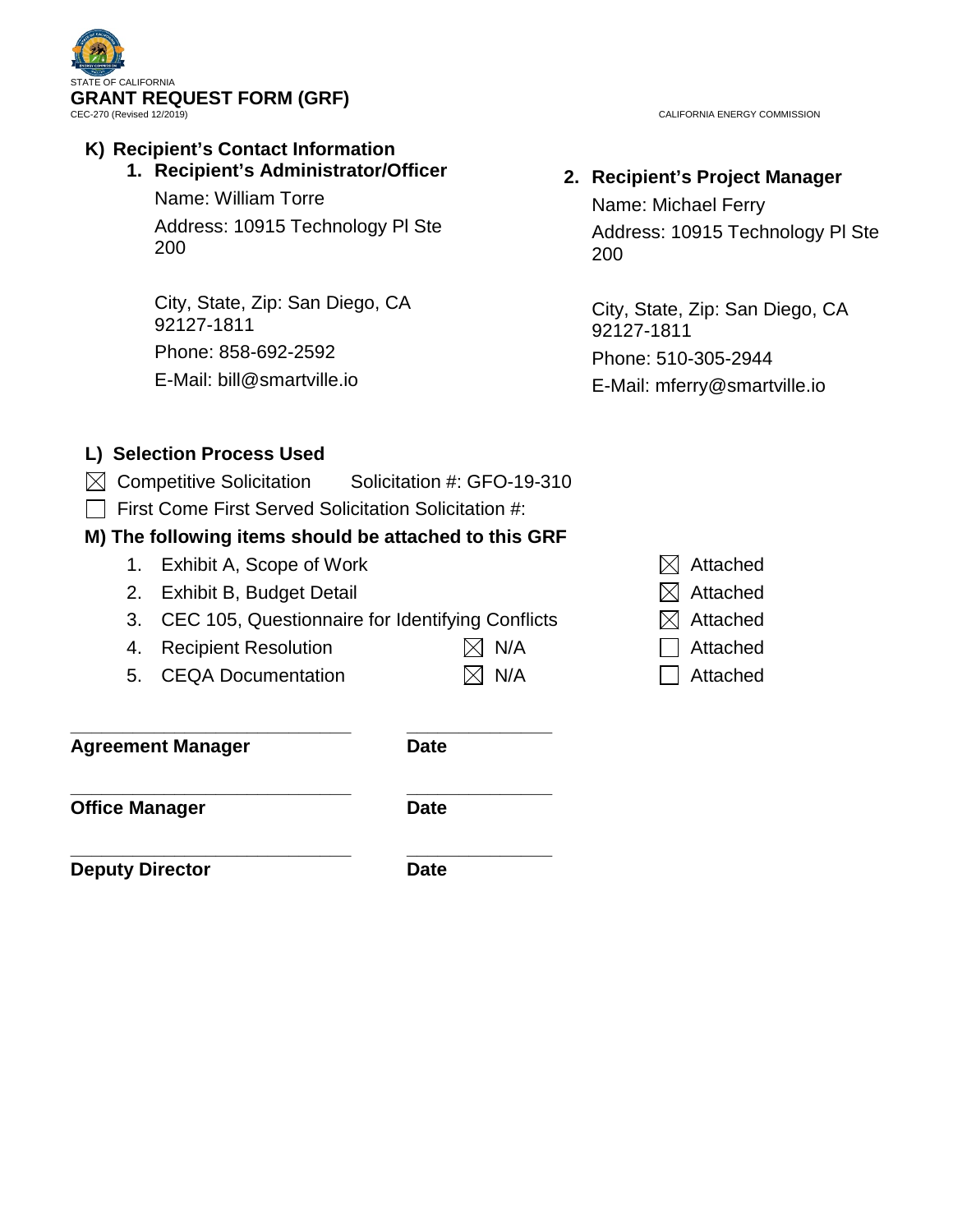# **I. TASK ACRONYM/TERM LISTS**

### **A. Task List**

| Task#         | CPR <sup>1</sup> | <b>Task Name</b>                                                       |  |  |
|---------------|------------------|------------------------------------------------------------------------|--|--|
|               |                  | <b>General Project Tasks</b>                                           |  |  |
| $\mathcal{P}$ |                  | Heterogenous Unifying Battery Energy Storage System Use Case Analysis  |  |  |
|               |                  | and Design                                                             |  |  |
| 3             |                  | Second-Life Battery Laboratory Testing                                 |  |  |
| 4             |                  | Design and Develop Heterogenous Unifying Battery Energy Storage System |  |  |
| 5             |                  | Heterogenous Unifying Battery Energy Storage System Construction,      |  |  |
|               |                  | Installation and Site Commissioning                                    |  |  |
| 6             | X                | Heterogenous Unifying Battery Energy Storage System Demonstration      |  |  |
|               | X                | <b>Testing and Demonstration Result Analysis</b>                       |  |  |
| 8             |                  | <b>Evaluation of Project Benefits</b>                                  |  |  |
| 9             |                  | Technology/Knowledge Transfer Activities                               |  |  |
| 10            |                  | <b>Production Readiness Plan</b>                                       |  |  |

#### **B. Acronym/Term List**

| <b>Acronym/Term</b> | <b>Meaning</b>                                |
|---------------------|-----------------------------------------------|
| <b>BMS</b>          | <b>Battery Management System</b>              |
| <b>CAM</b>          | <b>Commission Agreement Manager</b>           |
| CAO                 | Commission Agreement Officer                  |
| <b>CPR</b>          | <b>Critical Project Review</b>                |
| <b>CPUC</b>         | <b>California Public Utilities Commission</b> |
| <b>EMS</b>          | <b>Energy Management System</b>               |
| <b>ESS</b>          | <b>Energy Storage System</b>                  |
| EV                  | <b>Electric Vehicle</b>                       |
| <b>HUB</b>          | <b>Heterogenous Unifying Battery</b>          |
| <b>PV</b>           | Photovoltaic                                  |
| <b>TAC</b>          | <b>Technical Advisory Committee</b>           |

#### **II. PURPOSE OF AGREEMENT, PROBLEM/SOLUTION STATEMENT, AND GOALS AND OBJECTIVES**

#### **A. Purpose of Agreement**

The purpose of this solicitation is to fund an applied research and development project that will develop a validated and replicable approach to repurposing retired electric vehicle (EV) batteries for stationary energy storage applications (second-life EV battery).

 $\overline{a}$ 

<span id="page-3-0"></span><sup>1</sup> Please see subtask 1.3 in Part III of the Scope of Work (General Project Tasks) for a description of Critical Project Review (CPR) Meetings.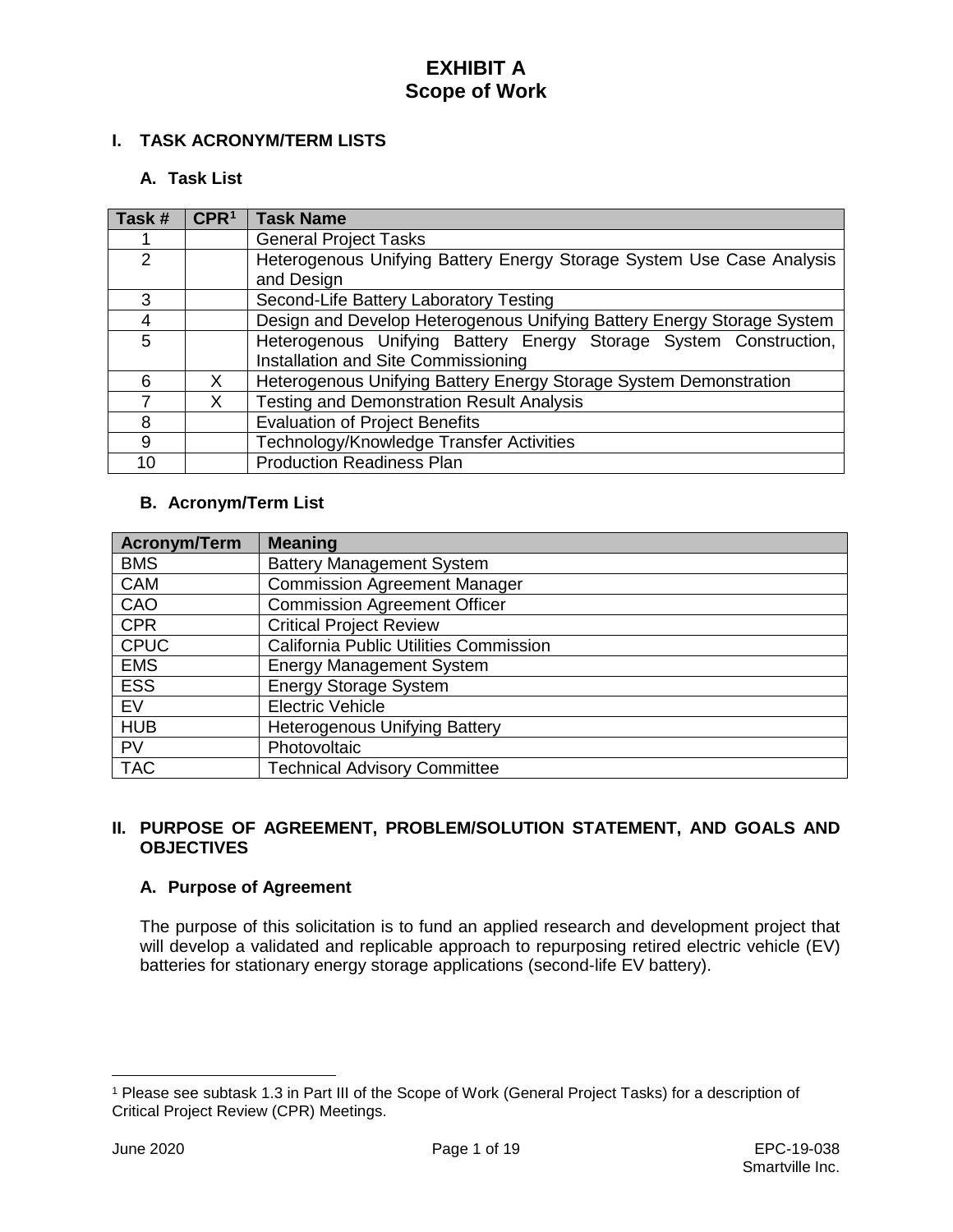### **B. Problem/ Solution Statement**

#### **Problem**

As California approaches its goal of five million zero-emission vehicles on the road by 2030 (Brown, Executive Order B-48-18), there is an increasing need to find alternative applications for the vehicle batteries after they have reached the end-of-life in the vehicle application. However, the cost-effectiveness of reusing second-life EV batteries is hindered by lengthy and costly processes of logistics and repurposing, compromised system performance, and long-term safety and reliability concerns.

### **Solution**

The Recipient, in collaboration with Subcontractors, will lead system development for deployment and demonstration of a low-cost, easy-to-integrate second-life heterogenous unifying battery (HUB) energy storage system (ESS). The HUB ESS will be deployed at a commercial facility with critical backup power needs and existing onsite solar photovoltaic (PV). The HUB ESS will demonstrate demand charge reduction, solar energy shifting, and critical load support up to and beyond 24 hours. A minimum of a one-year demonstration will be conducted to validate overall system capacity loss of less than three percent, by customizing cell operation boundaries and performing life balancing. The project will also demonstrate efficient and accurate state of battery health estimation in order to develop a work plan for UL1974 and UL1973 certifications. Finally, post-testing analyses with the Subcontractor will develop a pathway to achieve a cost target of \$150/kWh system cost and \$40/kWh year annualized cost.

The Recipient's HUB ESS will combine a modular plug-and-play power converter matrix design with a unique distributed battery estimation and a life balancing energy management system (EMS) to achieve superior performance in extending battery cycle life, improving safety and reliability, and maximizing benefits to behind-the-meter customers. As California continues to pioneer in renewable energy and electrifying transportation, The Recipient's HUB ESS will help overcome barriers to achieving the State's statutory energy goals.

# **C. Goals and Objectives of the Agreement**

#### **Agreement Goals**

The goals of developing the ESS HUB solution Agreement are to:

- Goal 1: Characterize a second-life EV battery's degradation rate over time through bench-scale cycling tests accelerated over an equivalent of six years or more;
- Goal 2: Validate the ability of a second-life EV battery, when paired with a solar PV system, to provide building resiliency and load shifting services for a small/medium-sized commercial building;
- Goal 3: Develop and demonstrate technology improvements and operational strategies that minimize degradation and maximize the useful life of the second-life EV battery;
- Goal 4: Compare the cost and performance data of the second-life EV battery to that of an equivalent new off-the-shelf stationary battery; and
- Goal 5: Accelerate widespread customer adoption of distributed energy resources.

# **Agreement Objectives**

To achieve these goals, the Project Team has identified measurable objectives:

• Objective 1: Perform laboratory testing to create a battery post-EV degradation model in for California market-based stationary energy storage applications, and control for variables such as cycling rate and temperature.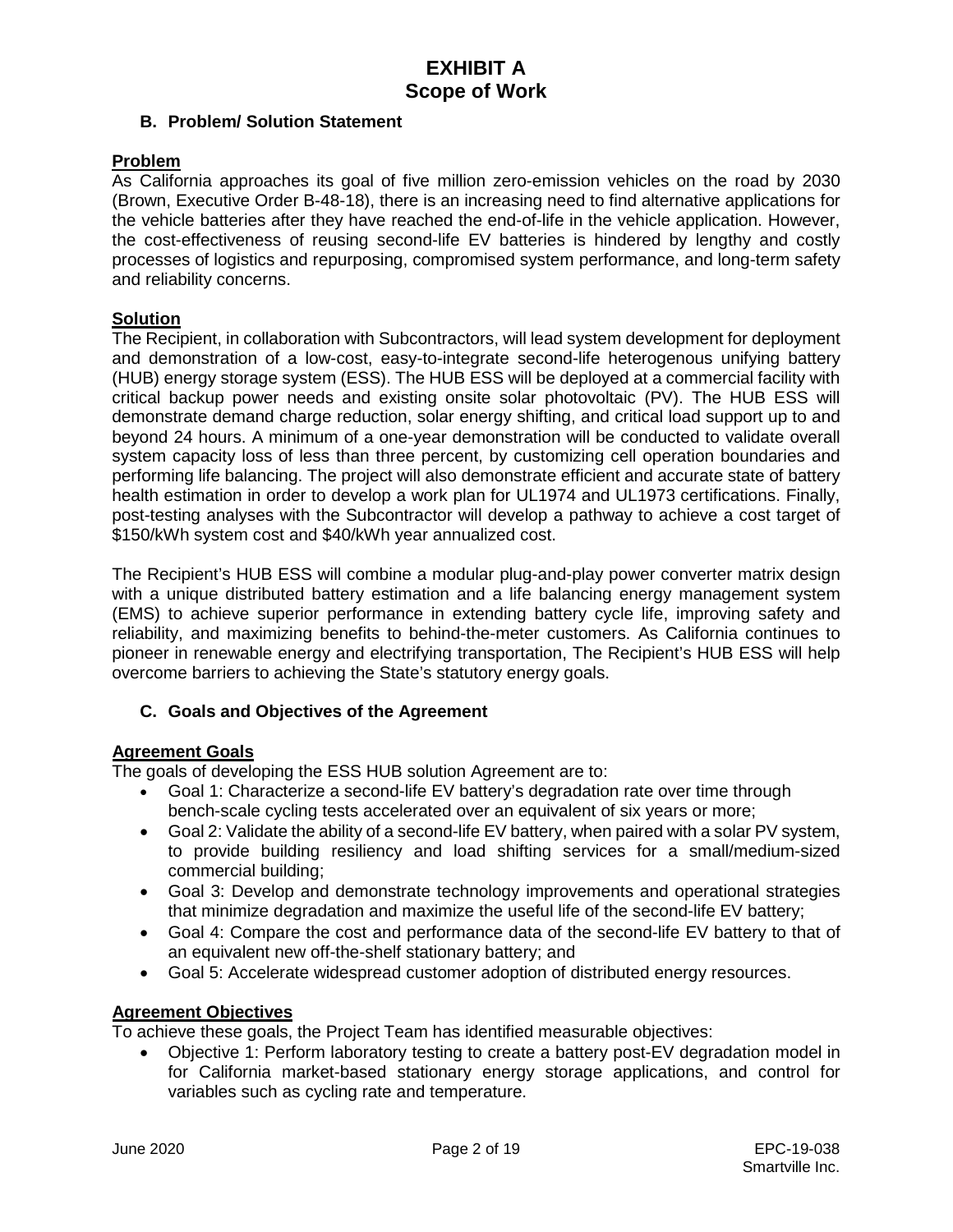- Objective 2: Conduct real-world behind the meter demonstration coupling with solar power and business energy demand, to understand ESS benefits to the end customer.
- Objective 3: Provide reliable performance for 20 years with easy battery swapping.
- Objective 4: Achieve low-cost \$40/kWh-year, <3 percent/year average cell degradation.
- Objective 5: Develop a novel second-life battery integration HUB topology, with distributed converter matrix and modular battery management system (BMS), and demonstrate its cost and performance advantages.
- Objective 6: Conduct data analysis to assess greater reliability, lower costs, and increased solar penetration for investor owned utility ratepayers.
- Objective 7: Conduct techno-economic analysis in order to make strategic investment in performance improvement.

Ratepayer Benefits:<sup>[2](#page-5-0)</sup> This Agreement will result in the ratepayer benefits of

- Lower costs: Extending EV battery life will reduce the lifecycle cost of EV ownership.
- Greater reliability: Second-life EV batteries provide reserve energy capacity to maintain a utility's power reliability at lower cost by displacing more expensive and less efficient assets like old combined-cycle gas turbines.
- Economic development: The usage of second-life EV batteries will create jobs in battery refurbishing business.
- Environmental benefits: Recycling battery packs can be processed to extract valuable rare-earth materials.
- Public health: Hospitals and other health facilities can take advantage of power-arbitrage opportunities by storing renewable power for use during periods of scarcity, thus reducing the cost of operation.
- Consumer appeal: Current cost differential between investing in new storage system is between 30 to 70 percent higher than repurposed second-life EV batteries. If cost differential is high, investing in second-life batteries will be appealing to customers.
- Energy security: Second-life EV battery storage systems provide greater grid flexibility and firming to the grid, providing energy security. The facility and its operations will greatly benefit from a dedicated ESS supporting the critical load of environmental controls as well as from daily demand charge reduction and energy shifting. This use case closely fits the operation of many small businesses and buildings, such as restaurants, commercial refrigeration, and grocery stores. This demonstration will pave the path to 100 percent zero-carbon energy by 2045 (SB 100) and reducing GHG emissions (SB 32, SB 350).

Technological Advancement and Breakthroughs:<sup>[3](#page-5-1)</sup> This Agreement will lead to technological advancement and breakthroughs to overcome barriers to the achievement of the State of California's statutory energy goals by the following actions:

Superior long-term performance and reliability: Using a modularized power converter matrix and EMS, the proposed solution enables (1) customized battery operation boundaries (independent call group amperage control) to improve overall system performance, and (2) optimized

http://docs.cpuc.ca.gov/PublishedDocs/WORD\_PDF/FINAL\_DECISION/167664.PDF).

 $\overline{a}$ 

<span id="page-5-0"></span><sup>2</sup> California Public Resources Code, Section 25711.5(a) requires projects funded by the Electric Program Investment Charge (EPIC) to result in ratepayer benefits. The California Public Utilities Commission, which established the EPIC in 2011, defines ratepayer benefits as greater reliability, lower costs, and increased safety (See CPUC "Phase 2" Decision 12-05-037 at page 19, May 24, 2012,

<span id="page-5-1"></span><sup>3</sup> California Public Resources Code, Section 25711.5(a) also requires EPIC-funded projects to lead to technological advancement and breakthroughs to overcome barriers that prevent the achievement of the state's statutory and energy goals.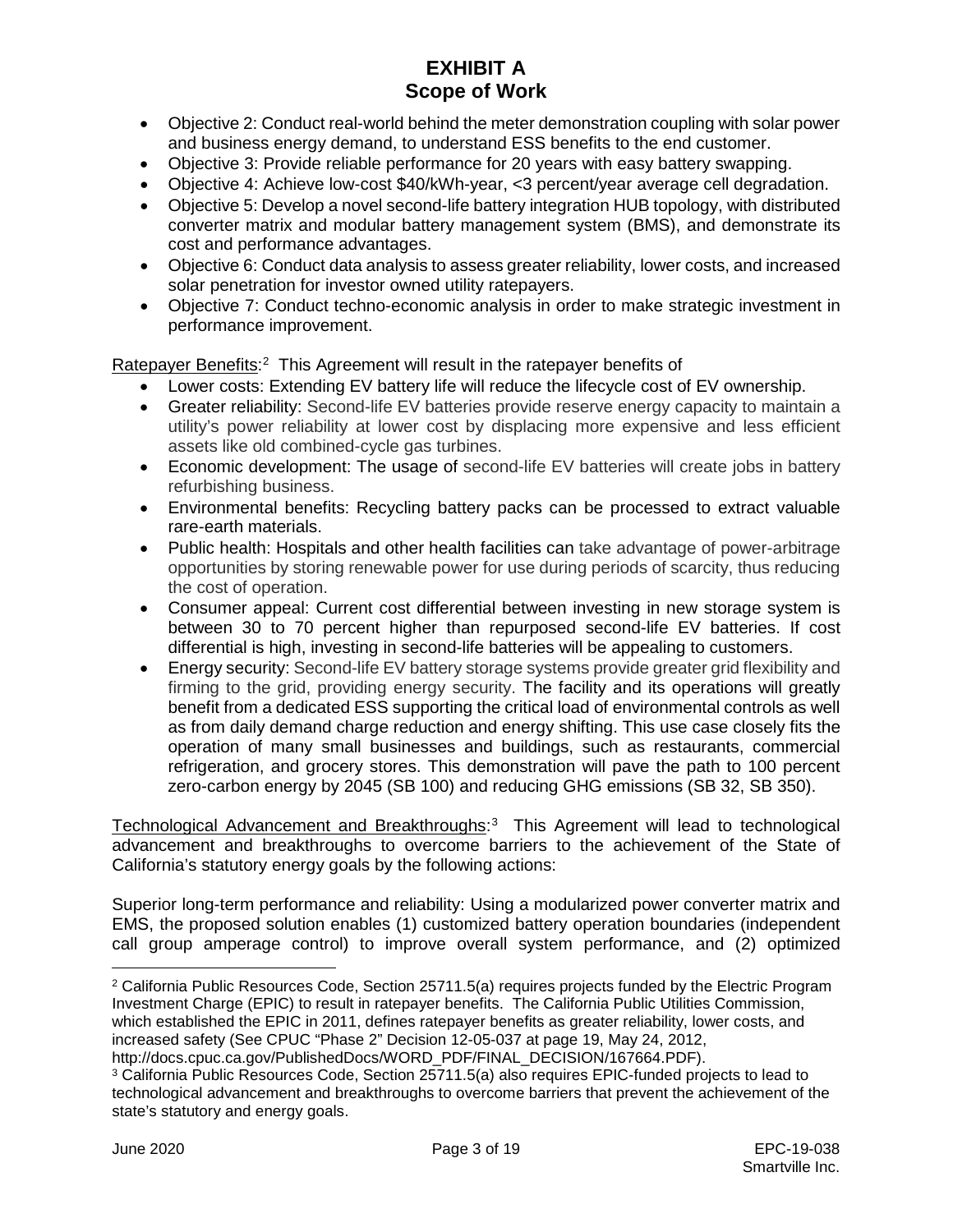degradation control that unifies battery health over long-term usage. This solution addresses single module failures via asynchronous battery module swapping, which reduces system maintenance costs and leads to improved long-term performance and reliability. As a result, the HUB ESS can be deployed at locations and services in place of systems relying on new battery and storage resources, helping both the California Public Utilities Commission to achieve its procurement goals (AB 2514) and commercial/industrial sectors to realize the benefit of behindthe-meter energy storage (AB 2868, SB X1-2).

Low-cost integration topology: The Recipient's approach will eliminate high labor costs associated with second-life battery screening, testing, and binning by utilizing independent power control and model-based estimation to automatically learn battery health information. This will drastically reduce battery shelving and storage time to minimize calendar aging losses, while the module hot-swapping capability will maximize service revenue by minimizing system down time. The solution will achieve 30–50 percent cost reduction compared to new ESS alternatives. In this project, battery packs from at least two EV models will be utilized.

# **III. TASK 1 GENERAL PROJECT TASKS**

#### **PRODUCTS**

#### **Subtask 1.1 Products**

The goal of this subtask is to establish the requirements for submitting project products (e.g., reports, summaries, plans, and presentation materials). Unless otherwise specified by the Commission Agreement Manager (CAM), the Recipient must deliver products as required below by the dates listed in the **Project Schedule (Part V).** Products that require a draft version are indicated by marking **"(draft and final)"** after the product name in the "Products" section of the task/subtask. If "(draft and final)" does not appear after the product name, only a final version of the product is required. With respect to due dates within this Scope of Work, **"days"** means working days.

# **The Recipient shall:**

For products that require a draft version, including the Final Report Outline and Final Report

- Submit all draft products to the CAM for review and comment in accordance with the Project Schedule (Part V). The CAM will provide written comments to the Recipient on the draft product within 15 days of receipt, unless otherwise specified in the task/subtask for which the product is required.
- Consider incorporating all CAM comments into the final product. If the Recipient disagrees with any comment, provide a written response explaining why the comment was not incorporated into the final product.
- Submit the revised product and responses to comments within 10 days of notice by the CAM, unless the CAM specifies a longer time period, or approves a request for additional time.

For products that require a final version only

• Submit the product to the CAM for acceptance. The CAM may request minor revisions or explanations prior to acceptance.

For all products

• Submit all data and documents required as products in accordance with the following Instructions for Submitting Electronic Files and Developing Software: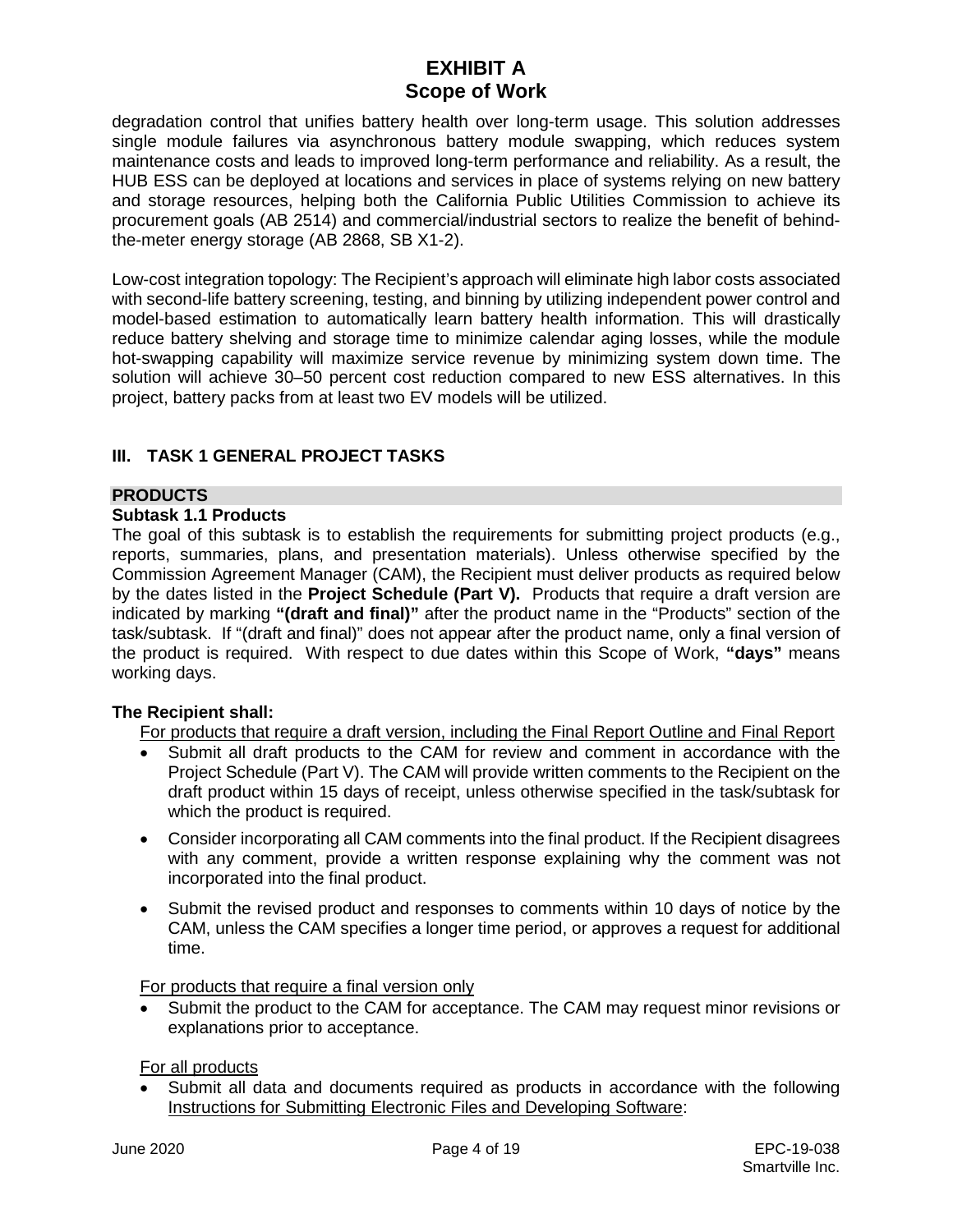# o **Electronic File Format**

 Submit all data and documents required as products under this Agreement in an electronic file format that is fully editable and compatible with the Energy Commission's software and Microsoft (MS)-operating computing platforms, or with any other format approved by the CAM. Deliver an electronic copy of the full text of any Agreement data and documents in a format specified by the CAM, such as memory stick or CD-ROM.

The following describes the accepted formats for electronic data and documents provided to the Energy Commission as products under this Agreement, and establishes the software versions that will be required to review and approve all software products:

- Data sets will be in MS Access or MS Excel file format (version 2007 or later), or any other format approved by the CAM.
- Text documents will be in MS Word file format, version 2007 or later.
- Documents intended for public distribution will be in PDF file format.
- **The Recipient must also provide the native Microsoft file format.**
- Project management documents will be in Microsoft Project file format, version 2007 or later or another format approved by the CAM.

#### o **Software Application Development**

Use the following standard Application Architecture components in compatible versions for any software application development required by this Agreement (e.g., databases, models, modeling tools), unless the CAM approves other software applications such as open source programs:

- Microsoft ASP.NET framework (version 3.5 and up). Recommend 4.0.
- Microsoft Internet Information Services (IIS), (version 6 and up) Recommend 7.5.
- Visual Studio.NET (version 2008 and up). Recommend 2010.
- C#,Python, and/or Matlab Programming Language with Presentation (UI), Business Object and Data Layers.
- **SQL (Structured Query Language).**
- Microsoft SQL Server 2008, Stored Procedures. Recommend 2008 R2.
- Microsoft SQL Reporting Services. Recommend 2008 R2.
- XML (external interfaces).

Any exceptions to the Electronic File Format requirements above must be approved in writing by the CAM. The CAM will consult with the Energy Commission's Information Technology Services Branch to determine whether the exceptions are allowable.

# *MEETINGS*

#### **Subtask 1.2 Kick-off Meeting**

The goal of this subtask is to establish the lines of communication and procedures for implementing this Agreement.

#### **The Recipient shall:**

• Attend a "Kick-off" meeting with the CAM, the Commission Agreement Officer (CAO), and any other Energy Commission staff relevant to the Agreement. The Recipient will bring its Project Manager and any other individuals designated by the CAM to this meeting. The administrative and technical aspects of the Agreement will be discussed at the meeting.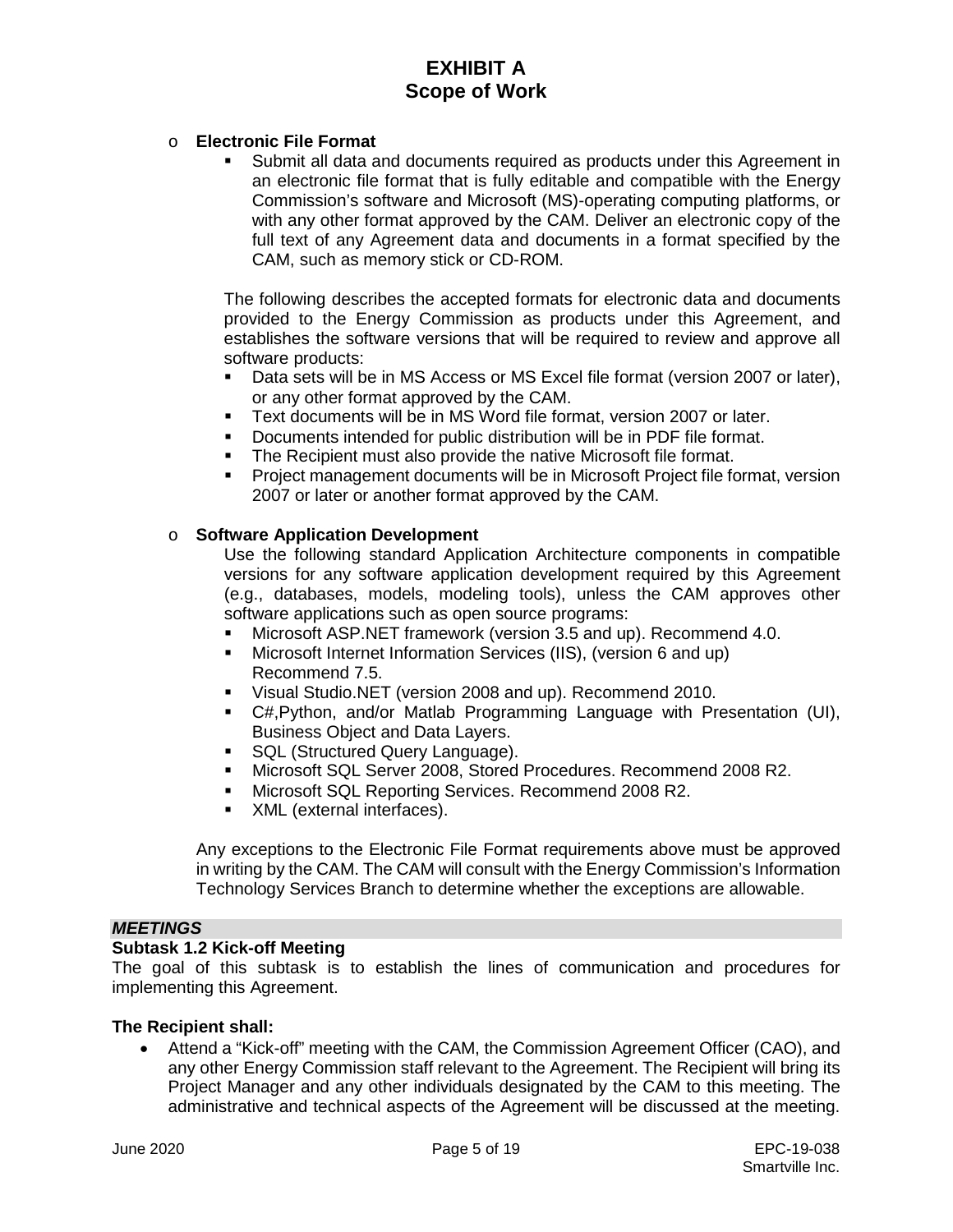Prior to the meeting, the CAM will provide an agenda to all potential meeting participants. The meeting may take place in person or by electronic conferencing (e.g., WebEx), with approval of the CAM.

The administrative portion of the meeting will include discussion of the following:

- o Terms and conditions of the Agreement;
- o Administrative products (subtask 1.1);
- o CPR meetings (subtask 1.3);
- o Match fund documentation (subtask 1.7);
- o Permit documentation (subtask 1.8);
- o Subcontracts (subtask 1.9); and
- o Any other relevant topics.

The technical portion of the meeting will include discussion of the following:

- o The CAM's expectations for accomplishing tasks described in the Scope of Work;
- o An updated Project Schedule;
- o Technical products (subtask 1.1);
- o Progress reports and invoices (subtask 1.5);
- o Final Report (subtask 1.6);
- o Technical Advisory Committee meetings (subtasks 1.10 and 1.11); and
- o Any other relevant topics.
- Provide an *Updated Project Schedule, List of Match Funds,* and *List of Permits*, as needed to reflect any changes in the documents.

#### **The CAM shall:**

• Send the Recipient a *Kick-off Meeting Agenda*.

#### **Recipient Products:**

- Updated Project Schedule *(if applicable)*
- Updated List of Match Funds *(if applicable)*
- Updated List of Permits *(if applicable)*

#### **CAM Product:**

• Kick-off Meeting Agenda

#### **Subtask 1.3 Critical Project Review (CPR) Meetings**

The goal of this subtask is to determine if the project should continue to receive Energy Commission funding, and if so whether any modifications must be made to the tasks, products, schedule, or budget. CPR meetings provide the opportunity for frank discussions between the Energy Commission and the Recipient. As determined by the CAM, discussions may include project status, challenges, successes, advisory group findings and recommendations, final report preparation, and progress on technical transfer and production readiness activities (if applicable). Participants will include the CAM and the Recipient, and may include the CAO and any other individuals selected by the CAM to provide support to the Energy Commission.

CPR meetings generally take place at key, predetermined points in the Agreement, as determined by the CAM and as shown in the Task List on page 1 of this Exhibit. However, the CAM may schedule additional CPR meetings as necessary. The budget will be reallocated to cover the additional costs borne by the Recipient, but the overall Agreement amount will not increase. CPR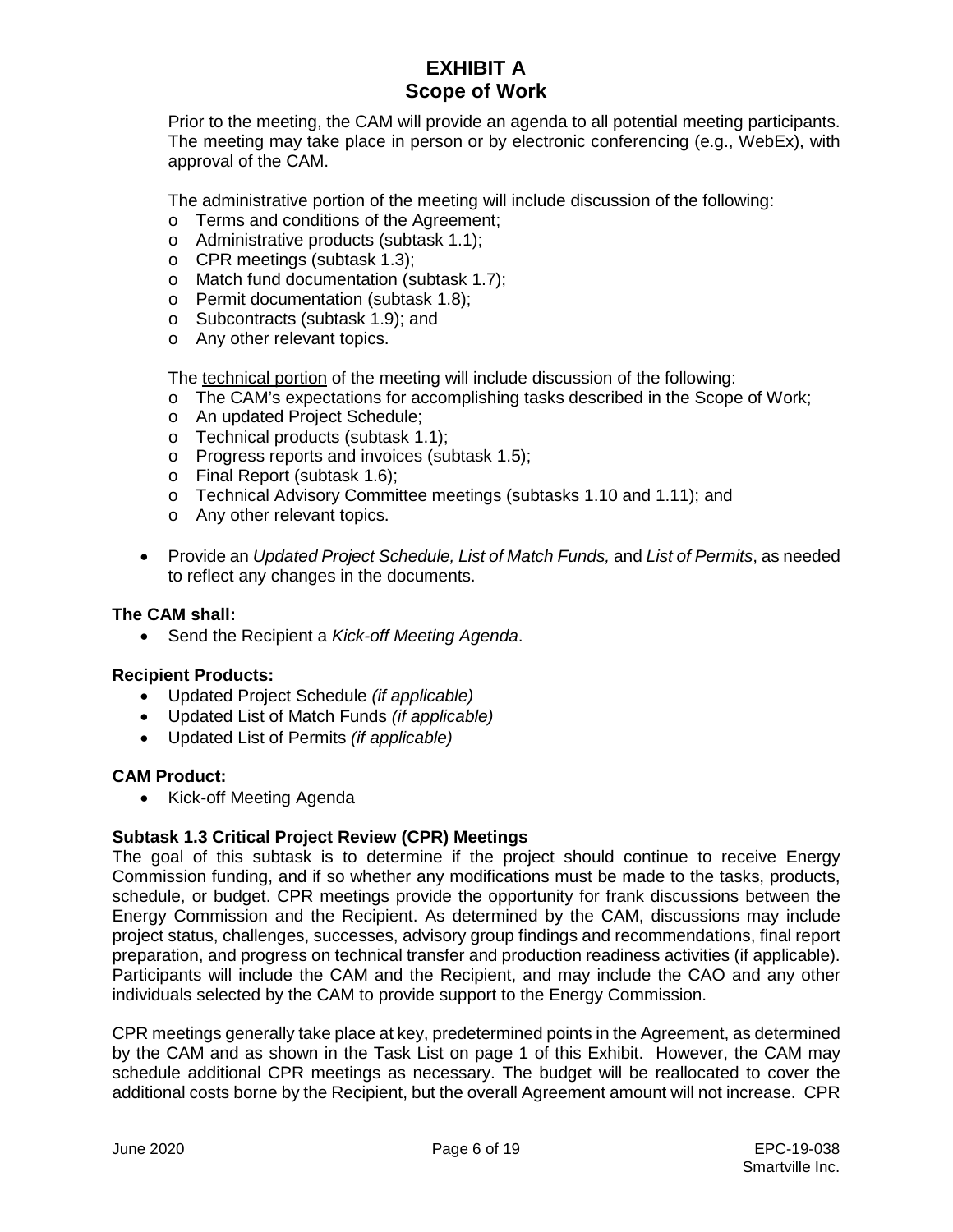meetings generally take place at the Energy Commission, but they may take place at another location, or may be conducted via electronic conferencing (e.g., WebEx) as determined by the CAM.

#### **The Recipient shall:**

- Prepare a *CPR Report* for each CPR meeting that: (1) discusses the progress of the Agreement toward achieving its goals and objectives; and (2) includes recommendations and conclusions regarding continued work on the project.
- Submit the CPR Report along with any other *Task Products* that correspond to the technical task for which the CPR meeting is required (i.e., if a CPR meeting is required for Task 2, submit the Task 2 products along with the CPR Report).
- Attend the CPR meeting.
- Present the CPR Report and any other required information at each CPR meeting.

# **The CAM shall:**

- Determine the location, date, and time of each CPR meeting with the Recipient's input.
- Send the Recipient a *CPR Agenda* and a *List of Expected CPR Participants* in advance of the CPR meeting. If applicable, the agenda will include a discussion of match funding and permits.
- Conduct and make a record of each CPR meeting. Provide the Recipient with a *Schedule for Providing a Progress Determination* on continuation of the project.
- Determine whether to continue the project, and if so whether modifications are needed to the tasks, schedule, products, or budget for the remainder of the Agreement. If the CAM concludes that satisfactory progress is not being made, this conclusion will be referred to the Deputy Director of the Energy Research and Development Division.
- Provide the Recipient with a *Progress Determination* on continuation of the project, in accordance with the schedule. The Progress Determination may include a requirement that the Recipient revise one or more products.

# **Recipient Products:**

- CPR Report(s)
- Task Products (draft and/or final as specified in the task)

#### **CAM Products:**

- CPR Agenda
- List of Expected CPR Participants
- Schedule for Providing a Progress Determination
- Progress Determination

#### **Subtask 1.4 Final Meeting**

The goal of this subtask is to complete the closeout of this Agreement.

#### **The Recipient shall:**

• Meet with Energy Commission staff to present project findings, conclusions, and recommendations. The final meeting must be completed during the closeout of this Agreement. This meeting will be attended by the Recipient and CAM, at a minimum. The meeting may occur in person or by electronic conferencing (e.g., WebEx), with approval of the CAM.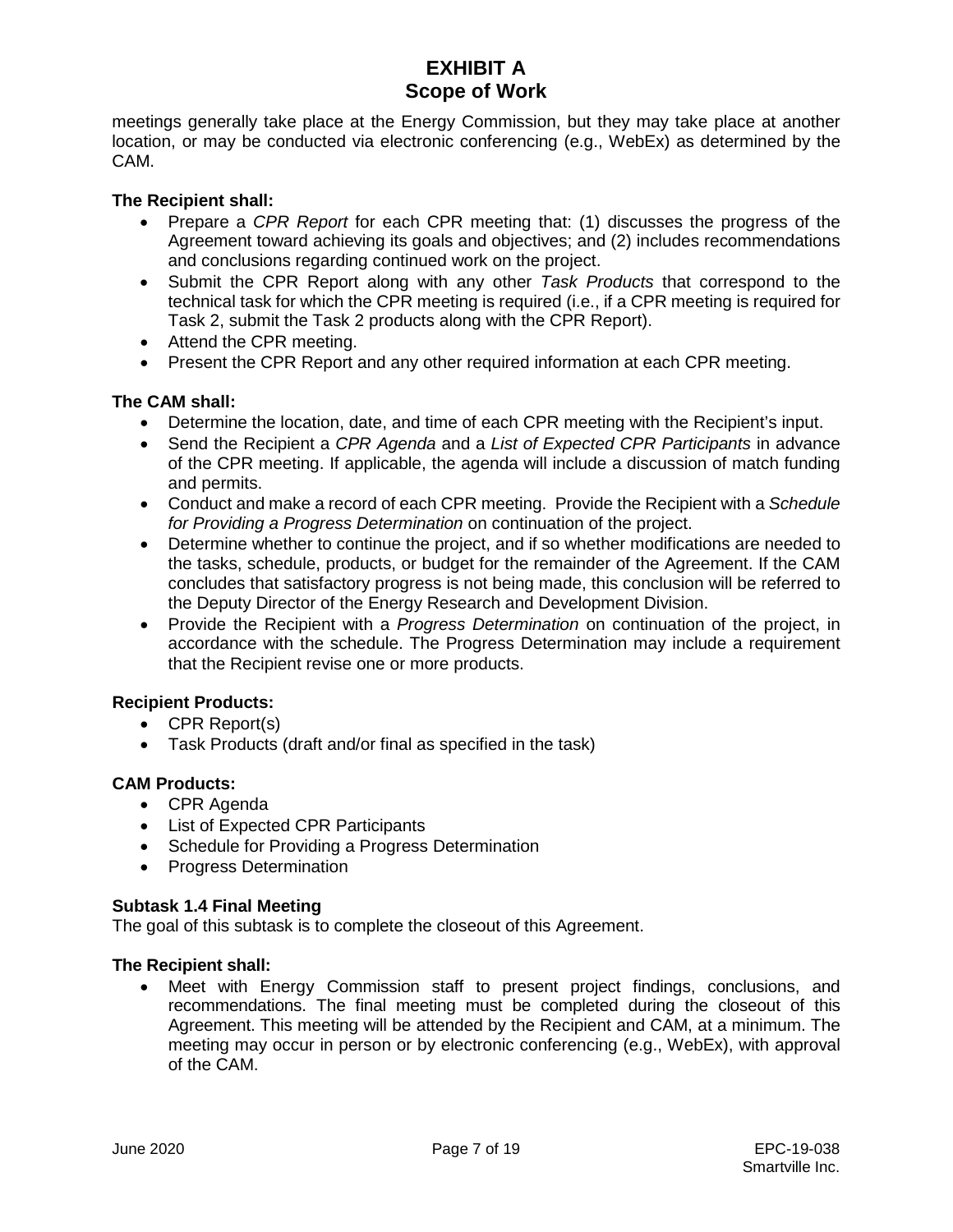The technical and administrative aspects of Agreement closeout will be discussed at the meeting, which may be divided into two separate meetings at the CAM's discretion.

- o The technical portion of the meeting will involve the presentation of findings, conclusions, and recommended next steps (if any) for the Agreement. The CAM will determine the appropriate meeting participants.
- o The administrative portion of the meeting will involve a discussion with the CAM and the CAO of the following Agreement closeout items:
	- Disposition of any state-owned equipment.
	- Need to file a Uniform Commercial Code Financing Statement (Form UCC-1) regarding the Energy Commission's interest in patented technology.
	- The Energy Commission's request for specific "generated" data (not already provided in Agreement products).
	- Need to document the Recipient's disclosure of "subject inventions" developed under the Agreement.
	- "Surviving" Agreement provisions such as repayment provisions and confidential products.
	- Final invoicing and release of retention.
- Prepare a *Final Meeting Agreement Summary* that documents any agreement made between the Recipient and Commission staff during the meeting.
- Prepare a *Schedule for Completing Agreement Closeout Activities*.
- Provide *All Draft and Final Written Products* on a CD-ROM or USB memory stick, organized by the tasks in the Agreement.

#### **Products:**

- Final Meeting Agreement Summary *(if applicable)*
- Schedule for Completing Agreement Closeout Activities
- All Draft and Final Written Products

# *REPORTS AND INVOICES*

# **Subtask 1.5 Progress Reports and Invoices**

The goals of this subtask are to: (1) periodically verify that satisfactory and continued progress is made towards achieving the project objectives of this Agreement; and (2) ensure that invoices contain all required information and are submitted in the appropriate format.

# **The Recipient shall:**

- Submit a monthly *Progress Report* to the CAM. Each progress report must:
	- o Summarize progress made on all Agreement activities as specified in the scope of work for the preceding month, including accomplishments, problems, milestones, products, schedule, fiscal status, and an assessment of the ability to complete the Agreement within the current budget and any anticipated cost overruns. See the Progress Report Format Attachment for the recommended specifications.
- Submit a monthly or quarterly *Invoice* that follows the instructions in the "Payment of Funds" section of the terms and conditions, including a financial report on Match Fund and in-state expenditures.

### **Products:**

- Progress Reports
- Invoices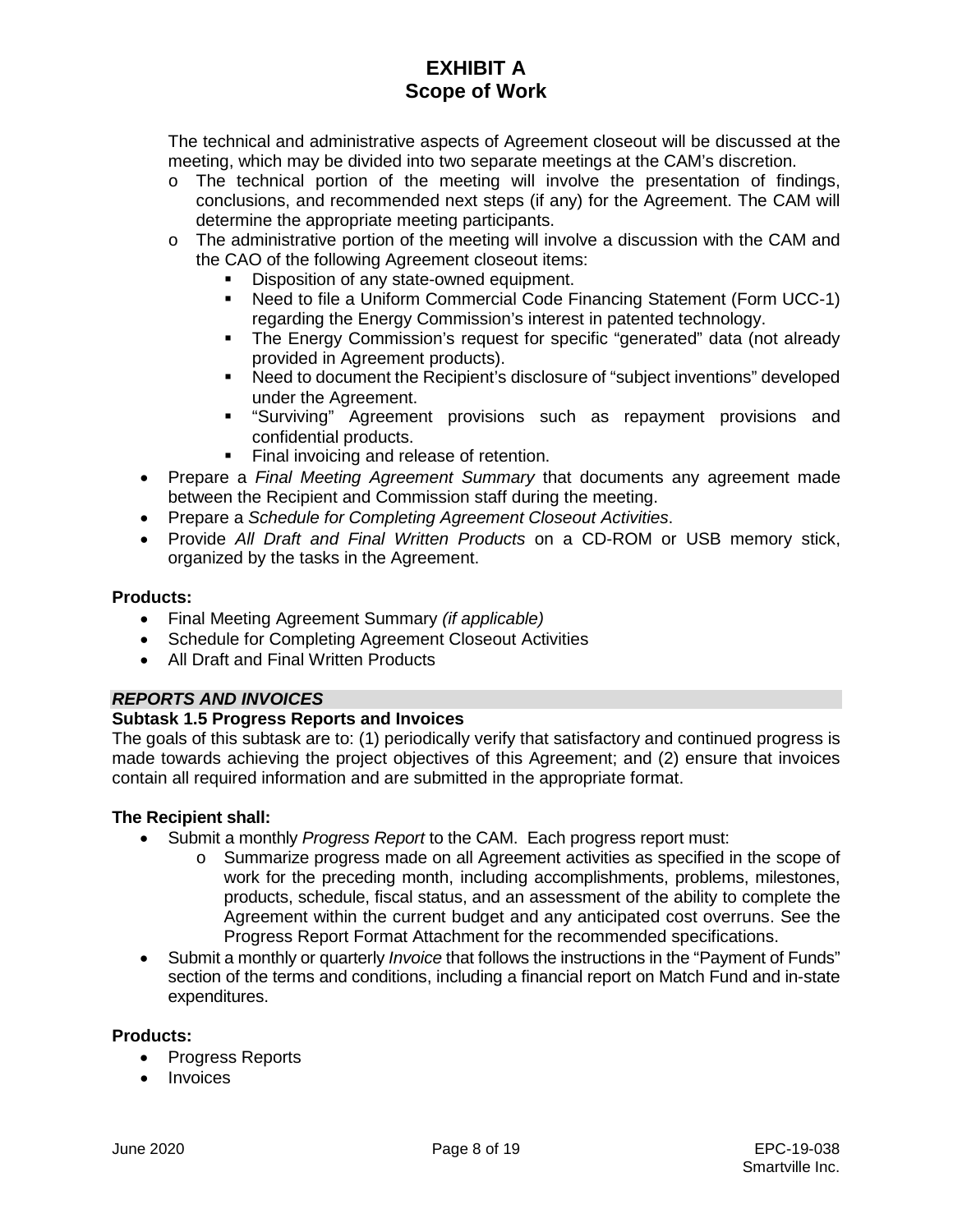#### **Subtask 1.6 Final Report**

The goal of this subtask is to prepare a comprehensive Final Report that describes the original purpose, approach, results, and conclusions of the work performed under this Agreement. The CAM will review the Final Report, which will be due at least **two months** before the Agreement end date. When creating the Final Report Outline and the Final Report, the Recipient must use the Style Manual provided by the CAM.

#### **Subtask 1.6.1 Final Report Outline**

#### **The Recipient shall:**

• Prepare a *Final Report Outline* in accordance with the *Style Manual* provided by the CAM. *(See Task 1.1 for requirements for draft and final products.)*

#### **Recipient Products:**

• Final Report Outline (draft and final)

#### **CAM Product:**

- Style Manual
- Comments on Draft Final Report Outline
- Acceptance of Final Report Outline

#### **Subtask 1.6.2 Final Report**

- Prepare a *Final Report* for this Agreement in accordance with the approved Final Report Outline, Style Manual, and Final Report Template provided by the CAM with the following considerations:
	- o Ensure that the report includes the following items, in the following order:
		- Cover page (**required**)
		- Credits page on the reverse side of cover with legal disclaimer (**required**)
		- Acknowledgements page (optional)
		- Preface (**required**)
		- Abstract, keywords, and citation page (**required**)
		- Table of Contents (**required**, followed by List of Figures and List of Tables, if needed)
		- **Executive summary (required)**<br>**EXECUTE:** Body of the report (required)
		- Body of the report (**required**)
		- References (if applicable)
		- Glossary/Acronyms (If more than 10 acronyms or abbreviations are used, it is required.)
		- Bibliography (if applicable)
		- Appendices (if applicable) (Create a separate volume if very large.)
		- Attachments (if applicable)
	- o Ensure that the document is written in the third person.
	- o Ensure that the Executive Summary is understandable to the lay public.<br>Briefly summarize the completed work. Succinctly describe the public.
		- Briefly summarize the completed work. Succinctly describe the project results and whether or not the project goals were accomplished.
		- **IDED** Identify which specific ratepayers can benefit from the project results and how they can achieve the benefits.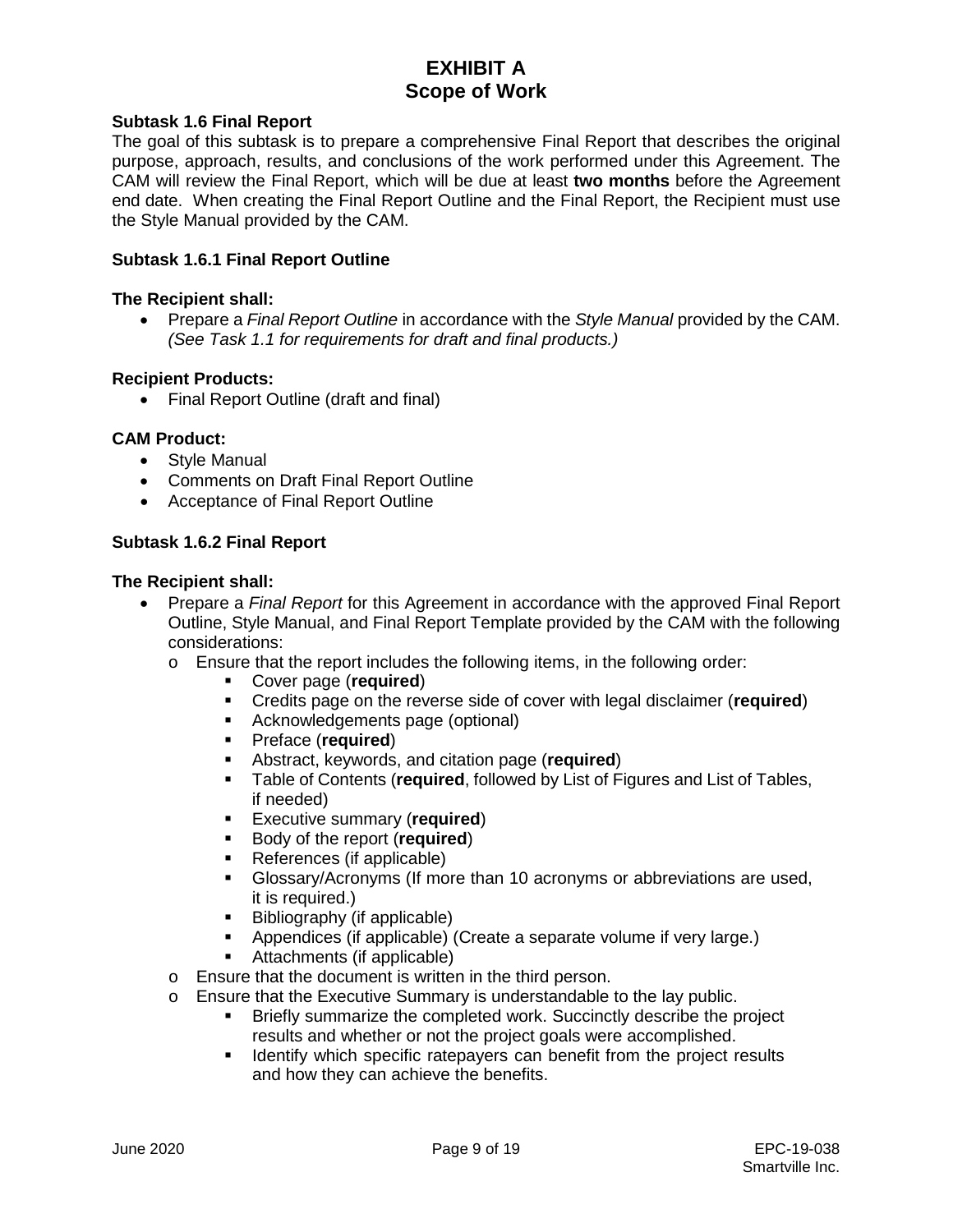- If it's necessary to use a technical term in the Executive Summary, provide a brief definition or explanation when the technical term is first used.
- o Follow the Style Guide format requirements for headings, figures/tables, citations, and acronyms/abbreviations.
- o Ensure that the document omits subjective comments and opinions. However, recommendations in the conclusion of the report are allowed.
- o Include a brief description of the project results in the Abstract.
- Submit a draft of the report to the CAM for review and comment. The CAM will provide written comments to the Recipient on the draft product within 15 days of receipt
- Consider incorporating all CAM comments into the Final Report. If the Recipient disagrees with any comment, provide a written response explaining why the comment was not incorporated into the final product
- Submit the revised Final Report and responses to comments within 10 days of receiving the CAM's comments, unless the CAM specifies a longer time period or approves a request for additional time.
- Submit one bound copy of the *Final Report* to the CAM along with *Written Responses to Comments on the Draft Final Report*.

# **Products**:

- Final Report (draft and final)
- Written Responses to Comments on the Draft Final Report

#### **CAM Product:**

• Written Comments on the Draft Final Report

# *MATCH FUNDS, PERMITS, AND SUBCONTRACTS*

#### **Subtask 1.7 Match Funds**

The goal of this subtask is to ensure that the Recipient obtains any match funds planned for this Agreement and applies them to the Agreement during the Agreement term.

While the costs to obtain and document match funds are not reimbursable under this Agreement, the Recipient may spend match funds for this task. The Recipient may only spend match funds during the Agreement term, either concurrently or prior to the use of Energy Commission funds. Match funds must be identified in writing, and the Recipient must obtain any associated commitments before incurring any costs for which the Recipient will request reimbursement.

#### **The Recipient shall:**

• Prepare a *Match Funds Status Letter* that documents the match funds committed to this Agreement. If no match funds were part of the proposal that led to the Energy Commission awarding this Agreement and none have been identified at the time this Agreement starts, then state this in the letter.

If match funds were a part of the proposal that led to the Energy Commission awarding this Agreement, then provide in the letter:

- o A list of the match funds that identifies:
	- The amount of cash match funds, their source(s) (including a contact name, address, and telephone number), and the task(s) to which the match funds will be applied.
	- The amount of each in-kind contribution, a description of the contribution type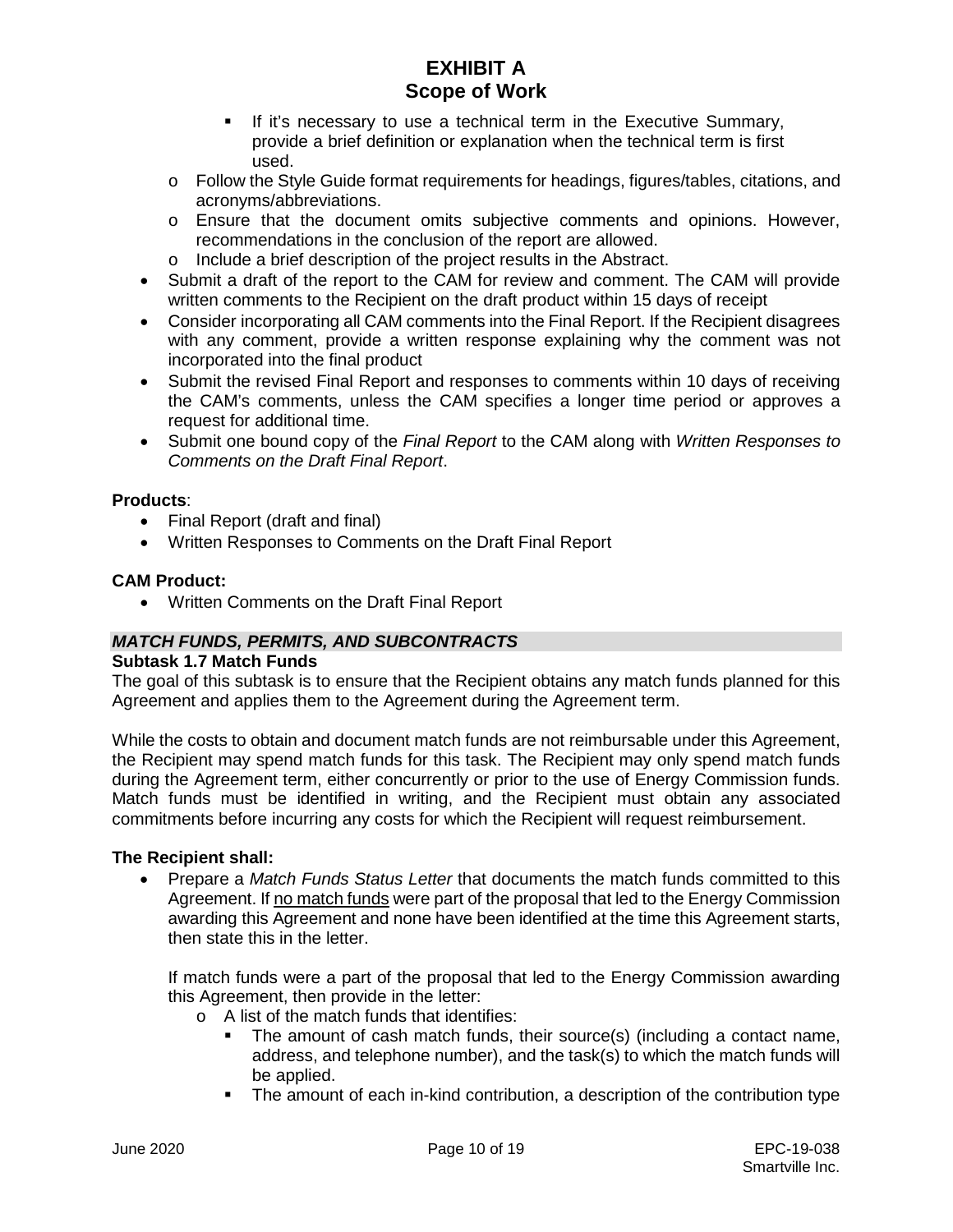(e.g., property, services), the documented market or book value, the source (including a contact name, address, and telephone number), and the task(s) to which the match funds will be applied. If the in-kind contribution is equipment or other tangible or real property, the Recipient must identify its owner and provide a contact name, address, telephone number, and the address where the property is located.

- **If different from the solicitation application, provide a letter of commitment from** an authorized representative of each source of match funding that the funds or contributions have been secured.
- At the Kick-off meeting, discuss match funds and the impact on the project if they are significantly reduced or not obtained as committed. If applicable, match funds will be included as a line item in the progress reports and will be a topic at CPR meetings.
- Provide a *Supplemental Match Funds Notification Letter* to the CAM of receipt of additional match funds.
- Provide a *Match Funds Reduction Notification Letter* to the CAM if existing match funds are reduced during the course of the Agreement. Reduction of match funds may trigger a CPR meeting.

# **Products:**

- Match Funds Status Letter
- Supplemental Match Funds Notification Letter *(if applicable)*
- Match Funds Reduction Notification Letter *(if applicable)*

# **Subtask 1.8 Permits**

The goal of this subtask is to obtain all permits required for work completed under this Agreement in advance of the date they are needed to keep the Agreement schedule on track. Permit costs and the expenses associated with obtaining permits are not reimbursable under this Agreement, with the exception of costs incurred by University of California recipients. Permits must be identified and obtained before the Recipient may incur any costs related to the use of the permit(s) for which the Recipient will request reimbursement.

# **The Recipient shall:**

- Prepare a *Permit Status Letter* that documents the permits required to conduct this Agreement. If no permits are required at the start of this Agreement, then state this in the letter. If permits will be required during the course of the Agreement, provide in the letter:
	- $\circ$  A list of the permits that identifies: (1) the type of permit; and (2) the name, address, and telephone number of the permitting jurisdictions or lead agencies.
	- $\circ$  The schedule the Recipient will follow in applying for and obtaining the permits.

The list of permits and the schedule for obtaining them will be discussed at the Kick-off meeting (subtask 1.2), and a timetable for submitting the updated list, schedule, and copies of the permits will be developed. The impact on the project if the permits are not obtained in a timely fashion or are denied will also be discussed. If applicable, permits will be included as a line item in progress reports and will be a topic at CPR meetings.

- If during the course of the Agreement additional permits become necessary, then provide the CAM with an *Updated List of Permits* (including the appropriate information on each permit) and an *Updated Schedule for Acquiring Permits*.
- Send the CAM a *Copy of Each Approved Permit*.
- If during the course of the Agreement permits are not obtained on time or are denied, notify the CAM within 5 days. Either of these events may trigger a CPR meeting.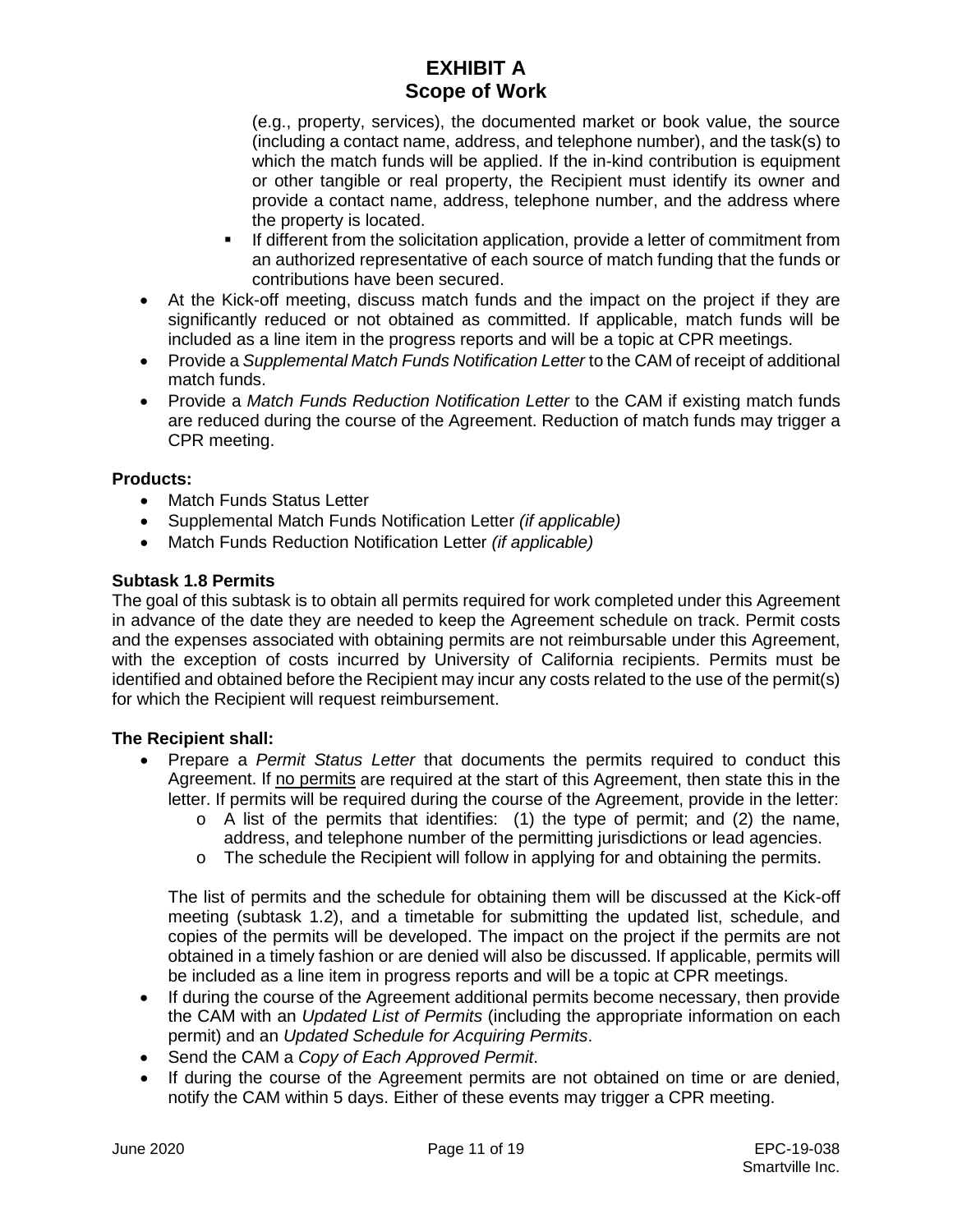### **Products:**

- Permit Status Letter
- Updated List of Permits *(if applicable)*
- Updated Schedule for Acquiring Permits *(if applicable)*
- Copy of Each Approved Permit *(if applicable)*

#### **Subtask 1.9 Subcontracts**

The goals of this subtask are to: (1) procure subcontracts required to carry out the tasks under this Agreement; and (2) ensure that the subcontracts are consistent with the terms and conditions of this Agreement.

#### **The Recipient shall:**

- Manage and coordinate subcontractor activities in accordance with the requirements of this Agreement.
- Incorporate this Agreement by reference into each subcontract.
- Include any required Energy Commission flow-down provisions in each subcontract, in addition to a statement that the terms of this Agreement will prevail if they conflict with the subcontract terms.
- If required by the CAM, submit a draft of each *Subcontract* required to conduct the work under this Agreement.
- Submit a final copy of the executed subcontract.
- Notify and receive written approval from the CAM prior to adding any new subcontractors (see the discussion of subcontractor additions in the terms and conditions).

#### **Products:**

• Subcontracts *(draft if required by the CAM)*

# *TECHNICAL ADVISORY COMMITTEE*

# **Subtask 1.10 Technical Advisory Committee (TAC)**

The goal of this subtask is to create an advisory committee for this Agreement. The TAC should be composed of diverse professionals. The composition will vary depending on interest, availability, and need. TAC members will serve at the CAM's discretion. The purpose of the TAC is to:

- Provide guidance in project direction. The guidance may include scope and methodologies, timing, and coordination with other projects. The guidance may be based on:
	- o Technical area expertise;
	- o Knowledge of market applications; or
	- o Linkages between the agreement work and other past, present, or future projects (both public and private sectors) that TAC members are aware of in a particular area.
- Review products and provide recommendations for needed product adjustments, refinements, or enhancements.
- Evaluate the tangible benefits of the project to the state of California, and provide recommendations as needed to enhance the benefits.
- Provide recommendations regarding information dissemination, market pathways, or commercialization strategies relevant to the project products.

The TAC may be composed of qualified professionals spanning the following types of disciplines: Researchers knowledgeable about the project subject matter;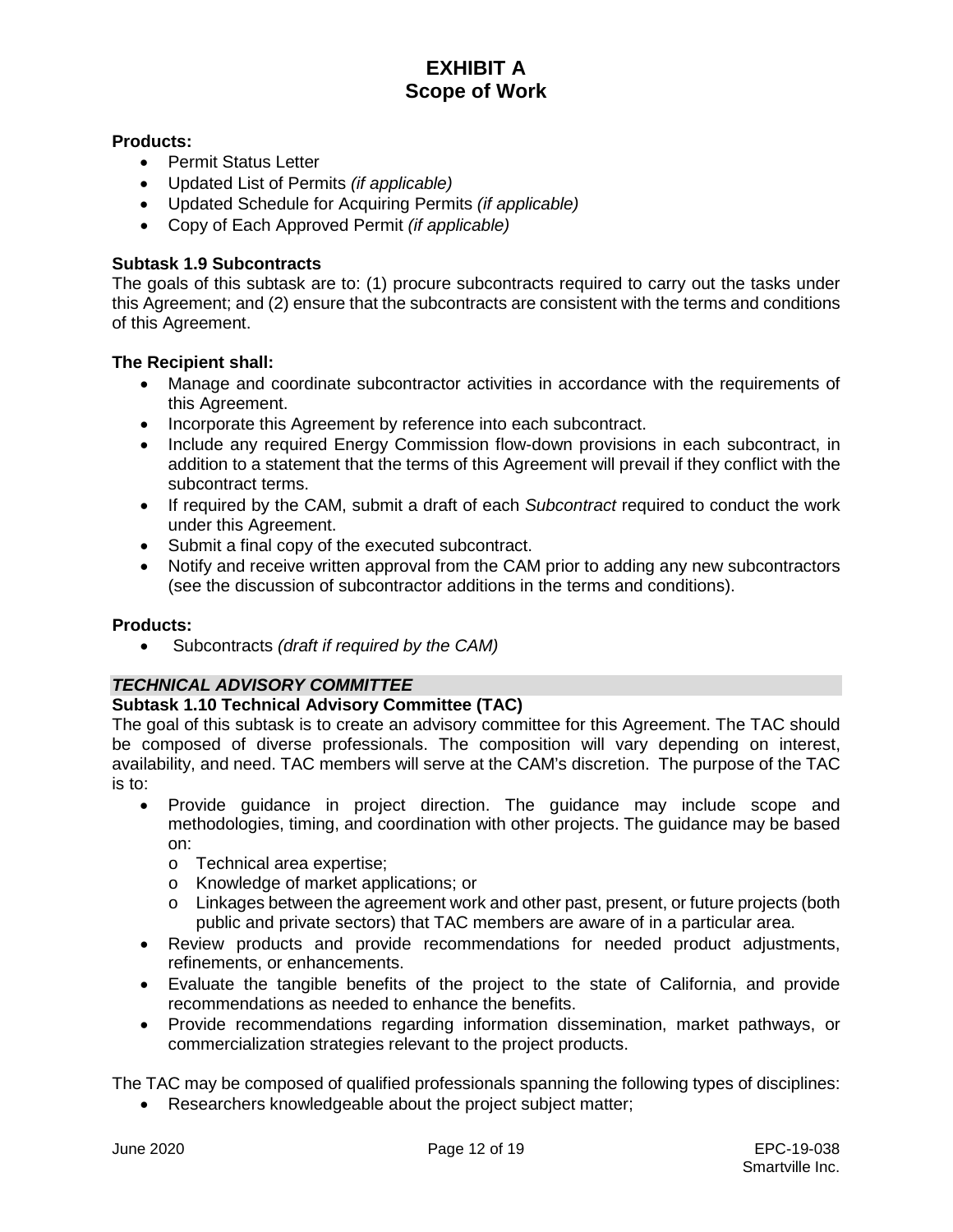- Members of trades that will apply the results of the project (e.g., designers, engineers, architects, contractors, and trade representatives);
- Public interest market transformation implementers;
- Product developers relevant to the project;
- U.S. Department of Energy research managers, or experts from other federal or state agencies relevant to the project;
- Public interest environmental groups;
- Utility representatives;
- Air district staff; and
- Members of relevant technical society committees.

# **The Recipient shall:**

- Prepare a *List of Potential TAC Members* that includes the names, companies, physical and electronic addresses, and phone numbers of potential members. The list will be discussed at the Kick-off meeting, and a schedule for recruiting members and holding the first TAC meeting will be developed.
- Recruit TAC members. Ensure that each individual understands member obligations and the TAC meeting schedule developed in subtask 1.11.
- Prepare a *List of TAC Members* once all TAC members have committed to serving on the TAC.
- Submit *Documentation of TAC Member Commitment* (such as Letters of Acceptance) from each TAC member.

#### **Products:**

- List of Potential TAC Members
- List of TAC Members
- Documentation of TAC Member Commitment

# **Subtask 1.11 TAC Meetings**

The goal of this subtask is for the TAC to provide strategic guidance for the project by participating in regular meetings, which may be held via teleconference.

#### **The Recipient shall:**

- Discuss the TAC meeting schedule with the CAM at the Kick-off meeting. Determine the number and location of meetings (in-person and via teleconference) in consultation with the CAM.
- Prepare a *TAC Meeting Schedule* that will be presented to the TAC members during recruiting. Revise the schedule after the first TAC meeting to incorporate meeting comments.
- Prepare a *TAC Meeting Agenda* and *TAC Meeting Back-up Materials* for each TAC meeting.
- Organize and lead TAC meetings in accordance with the TAC Meeting Schedule. Changes to the schedule must be pre-approved in writing by the CAM.
- Prepare *TAC Meeting Summaries* that include any recommended resolutions of major TAC issues.

# **The TAC shall:**

• Help set the project team's goals and contribute to the development and evaluation of its statement of proposed objectives as the project evolves.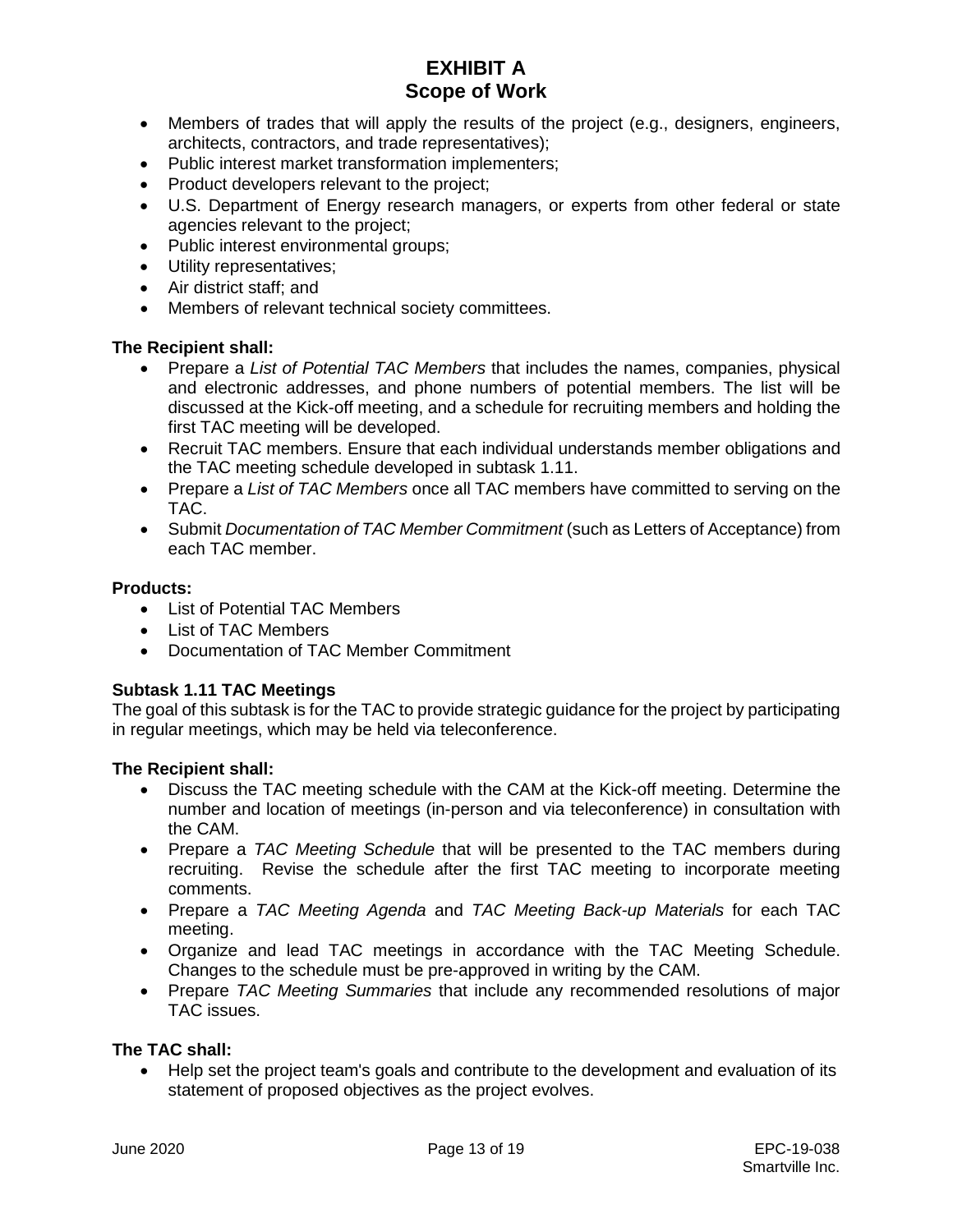- Provide a credible and objective sounding board on the wide range of technical and financial barriers and opportunities.
- Help identify key areas where the project has a competitive advantage, value proposition, or strength upon which to build.
- Advocate, to the extent the TAC members feel is appropriate, on behalf of the project in its effort to build partnerships, governmental support and relationships with a national spectrum of influential leaders.
- Ask probing questions that insure a long-term perspective on decision-making and progress toward the project's strategic goals.

# **Products:**

- TAC Meeting Schedule (draft and final)
- TAC Meeting Agendas (draft and final)
- TAC Meeting Back-up Materials
- TAC Meeting Summaries

# **IV. TECHNICAL TASKS**

# **TASK 2: HETEROGENOUS UNIFYING BATTERY ENERGY STORAGE SYSTEM USE CASE ANALYSIS AND DESIGN**

The goals of this task are to: (1) Conduct and analyze HUB ESS use case; and (2) Perform design and optimization of battery power and energy size.

#### **The Recipient shall:**

- Analyze the past two years' meter data of the critical load from the site host.
- Analyze solar production data from the site host.
- Perform design and optimization on battery power and energy size, considering feasibility of space occupation, power access, and code compliance. From use case simulation, battery size and operation strategy will be finalized.
- Simulate five different single use applications: demand charge management, real-time solar arbitrage, day ahead planned solar arbitrage, front of the meter time shifting, frequency regulation, and two cases value-stacked use cases.
- Determine duty cycle for representative use cased for laboratory testing.
- Produce a *Report on Site Planning and Operational Strategy* that will include: summary of HUB ESS use case analyses; site installation plan; and plan for design and optimization of battery power and energy size.
- Prepare *Simulation Result Document* that includes technical and single use application results of the simulation.

#### **Products:**

- Report on Site Planning and Operational Strategy
- Simulation Result Document

# **TASK 3: SECOND-LIFE BATTERY LABORATORY TESTING**

The goals of this task are to: (1) Perform duty cycle test; (2) Perform date characterization and model identification; and (3) Extract battery aging models.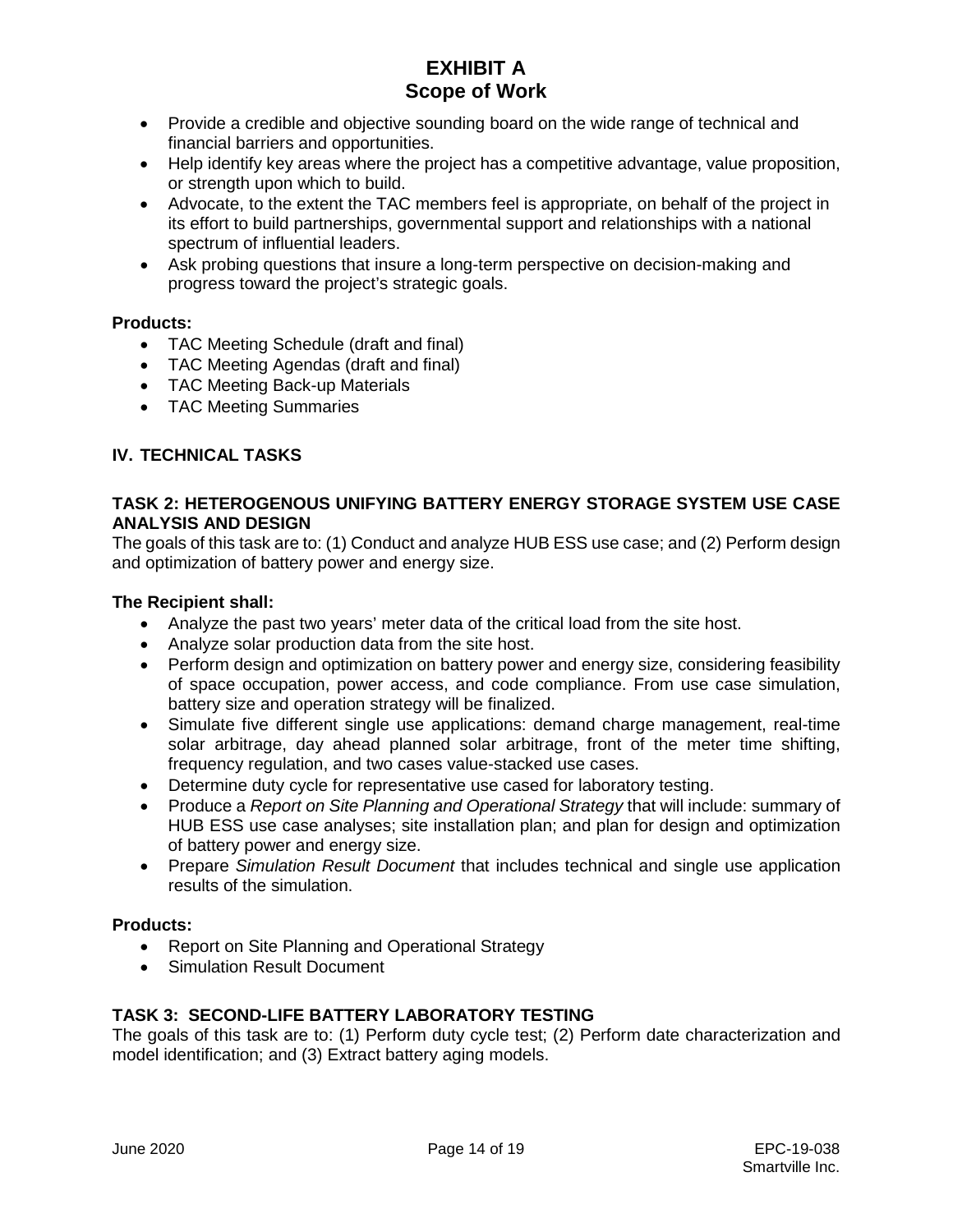### **The Recipient shall:**

- Review and study market-oriented solar arbitrage and demand charge reduction applications based on California utility pricing developed in Task 2.
- Utilize an existing model which includes degradation pattern for battery capacity and internal resistance to perform date characterization and model identification.
- Prepare *Report on Second-Life Battery Laboratory Testing* that will include a summary of the research question, methodology used, and findings as they relate to: duty cycle testing, date characterization, model identification, and battery aging models. Prepare *Battery Aging Model* (using Pyton and/or Matlab) that is capable of characterizing a second-life battery state of health and projected performance in an ESS application.

#### **Products:**

- Report on Second-Life Battery Laboratory Testing
- Battery Aging Model

# **TASK 4: DESIGN AND DEVELOP HETEROGENOUS UNIFYING BATTERY ENERGY STORAGE SYSTEM**

The goals of this task are to: (1) Design and development four sub-components (Skid, EMS software, power converter integration, and battery adapter fabrication); and (2) Test and validate subcomponent design and provide a complete design document and development plan.

#### **The Recipient shall:**

- Perform electrical and civil engineering of a 20ft ESS skid.
- Control system engineering with industrial linux-based system and cloud platform.
- Control algorithm develop for a modular EMS.
- Integrate distributed power converter and BMS production.
- Fabricate battery adapter for at least two types of EV battery modules.
- Produce *Design Documents of System Subcomponents* to document the design of skid, EMS software, power converter integration, and battery adapter fabrication.
- Produce *Complete Design Document and Source Code for Modular EMS* that documents the entire system design and code that runs the modular EMS.

#### **Products:**

- Design Documents of System Subcomponents
- Complete Design Document and Source Code for Modular EMS

# **TASK 5: HETEROGENOUS UNIFYING BATTERY ENERGY STORAGE SYSTEM CONSTRUCTION, INSTALLATION AND SITE COMMISSIONING**

The goals of this task are to: (1) Develop a HUB ESS construction plan; and (2) Install the system and perform site commissioning.

- Coordinate off-site build, on-site preparation, permitting, on-site installation, and energization.
- *Prepare a HUB ESS Testing and Production Plan* that documents the testing metrics, timeline, and production plan of the field demonstration HUB ESS.
- Perform preliminary testing of on/off operation, nominal operation, emergency/safety responses, and automated operation of HUB ESS.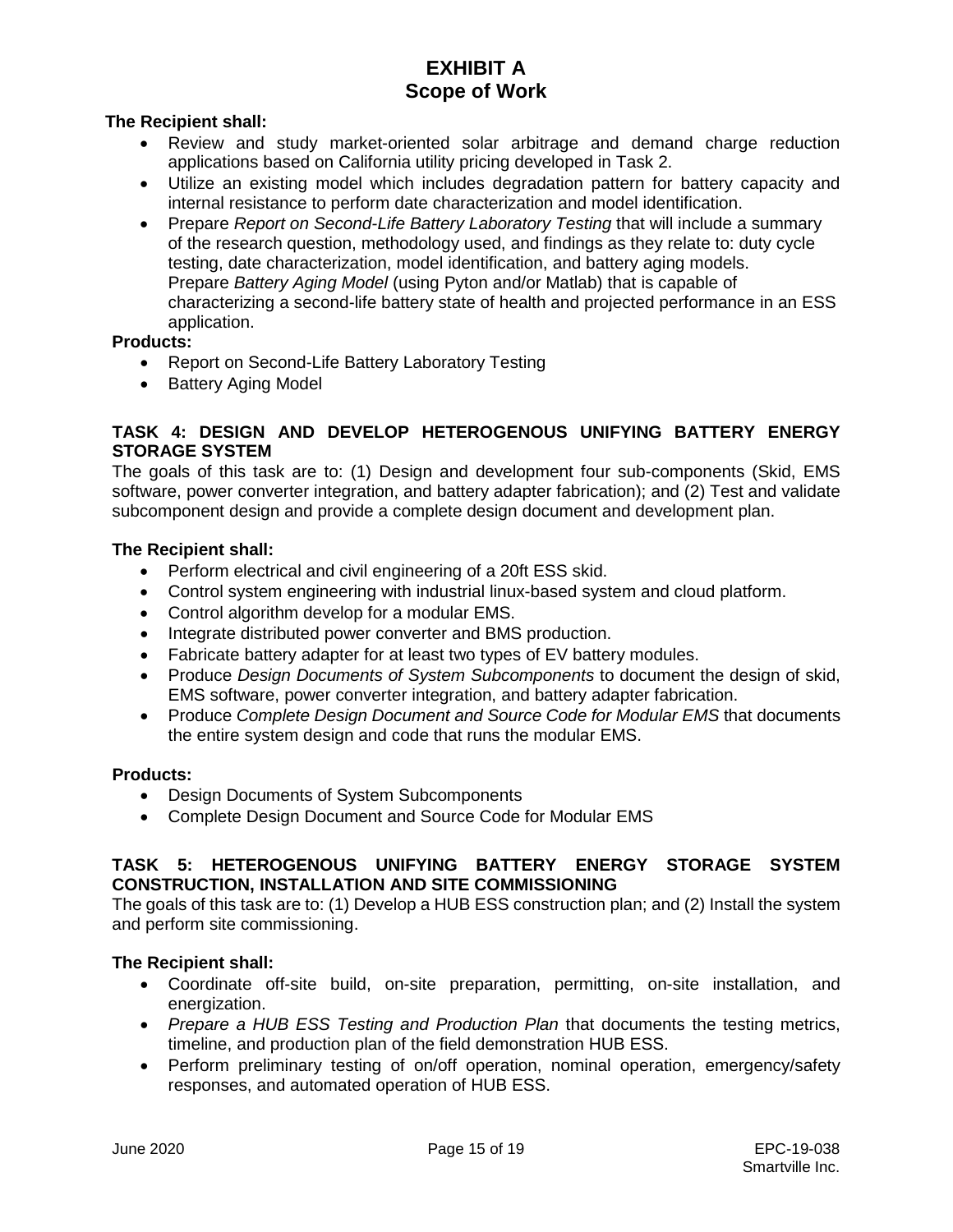• Prepare a *HUB ESS Installation and Commissioning Report* that summarizes the preliminary testing results.

#### **Products:**

- HUB ESS Testing and Production Plan
- HUB ESS Installation and Commissioning Report

### **TASK 6: HETEROGENOUS UNIFYING BATTERY ENERGY STORAGE SYSTEM DEMONSTRATION**

The goals of this task are to: (1) Demonstrate HUB ESS performance for at least one year; and (2) Demonstrate automated operation and customer-oriented demonstration, to maximize use case benefit to the site host.

#### **The Recipient shall:**

- Demonstrate for at least one year the performance of HUB ESS. The demonstration will include planned testing routine of demand charge reduction, solar arbitrage, and critical load back up under simulated power outage.
- Demonstrate automated operation and customer-oriented demonstration, to maximize use case benefit to the site host.
- Prepare *Battery Planned Demonstration Data Report* to include cost and performance data based on objectives of, at minimum: demand charge reduction, solar arbitrage, and critical load back-up under simulated power outage.
- Prepare *Continuous End-user Defined Demonstration Data Report* that includes performance and cost data based on the automated operation determined by the customer (site's) objective (demand charge reduction, solar arbitrage, and critical load back-up).
- Prepare *CPR Report #1* in accordance with subtask 1.3 (CPR Meetings).
- Participate in a CPR meeting.

#### **Products:**

- Battery Planned Demonstration Data Report
- Continuous End-user Defined Demonstration Data Report
- CPR Report #1

#### **TASK 7: TESTING AND DEMONSTRATION RESULT ANALYSIS**

The goal of this task is to evaluate system benefit and economic potentials in a wide range of California-based applications by utilizing multiple ESS valuation tools.

- Perform test result evaluation.
- Provide *Demonstration Assessment Report* assessing demonstration result and benefit to the site host.
- Prepare *System Performance Report* on system performance, providing suggested technology improvements.
- Document battery aging test model and prepare *Battery Aging Test Report* on laboratory aging test and derived degradation model for life cycle optimization
- Prepare *CPR Report #2* in accordance with subtask 1.3 (CPR Meetings).
- Participate in a CPR meeting.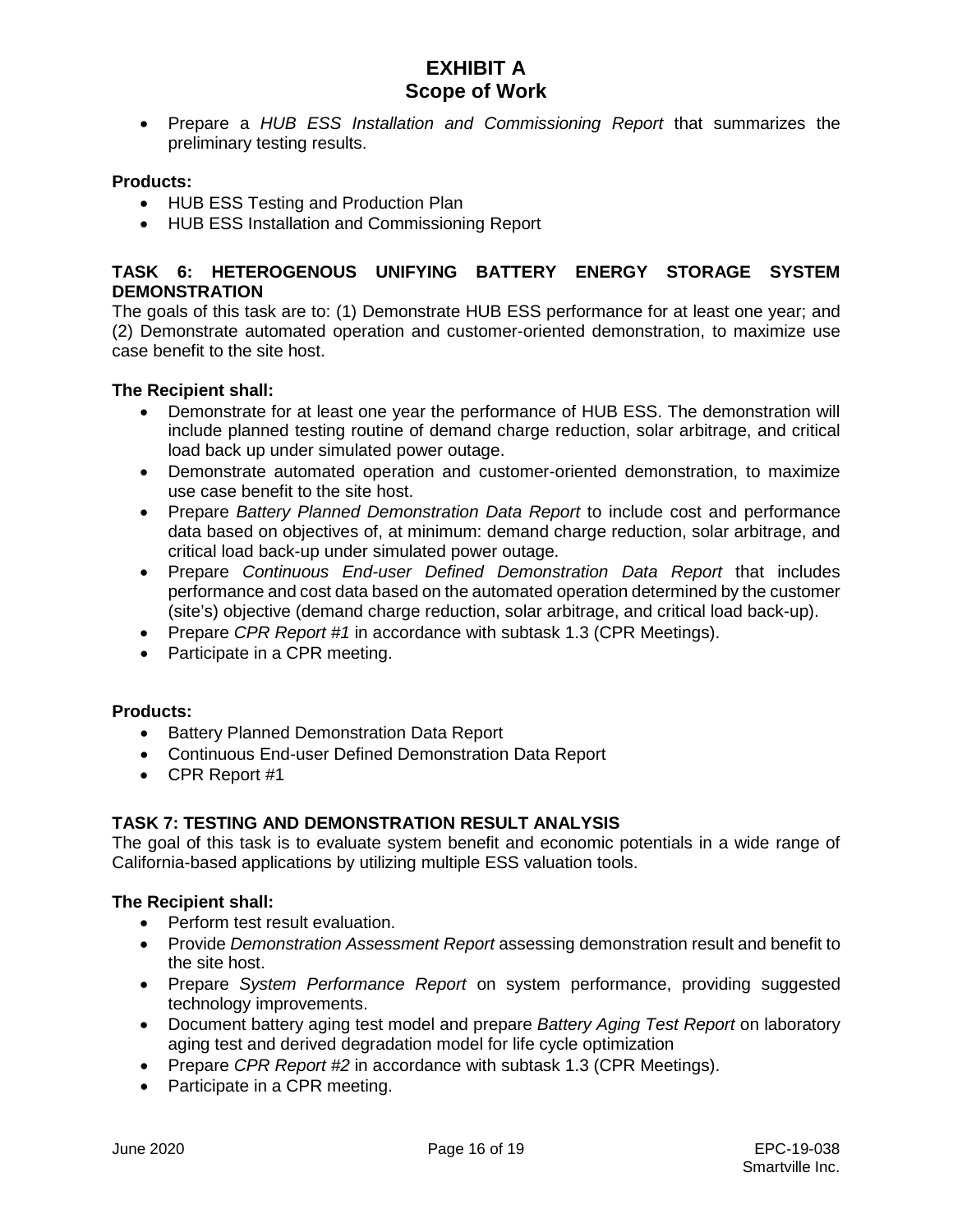# **Products:**

- Demonstration Assessment Report
- System Performance Report
- Battery Aging Test Report
- CPR Report #2

# **TASK 8: EVALUATION OF PROJECT BENEFITS**

The goal of this task is to report the benefits resulting from this project.

- Complete three Project Benefits Questionnaires that correspond to three main intervals in the Agreement: (1) *Kick-off Meeting Benefits Questionnaire*; (2) *Mid-term Benefits Questionnaire*; and (3) *Final Meeting Benefits Questionnaire*.
- Provide all key assumptions used to estimate projected benefits, including targeted market sector (e.g., population and geographic location), projected market penetration, baseline and projected energy use and cost, operating conditions, and emission reduction calculations. Examples of information that may be requested in the questionnaires include:
	- o For Product Development Projects and Project Demonstrations:
		- Published documents, including date, title, and periodical name.
		- Estimated or actual energy and cost savings, and estimated statewide energy savings once market potential has been realized. Identify all assumptions used in the estimates.
		- **Greenhouse gas and criteria emissions reductions.**
		- Other non-energy benefits such as reliability, public safety, lower operational cost, environmental improvement, indoor environmental quality, and societal benefits.
		- Data on potential job creation, market potential, economic development, and increased state revenue as a result of the project.
		- A discussion of project product downloads from websites, and publications in technical journals.
		- A comparison of project expectations and performance. Discuss whether the goals and objectives of the Agreement have been met and what improvements are needed, if any.
		- Additional Information for Product Development Projects:
			- Outcome of product development efforts, such copyrights and license agreements.
			- Units sold or projected to be sold in California and outside of California.
			- Total annual sales or projected annual sales (in dollars) of products developed under the Agreement.
			- Investment dollars/follow-on private funding as a result of Energy Commission funding.
			- Patent numbers and applications, along with dates and brief descriptions.
		- Additional Information for Product Demonstrations:
			- Outcome of demonstrations and status of technology.
			- Number of similar installations.
			- Jobs created/retained as a result of the Agreement.
	- o For Information/Tools and Other Research Studies:
		- Outcome of project.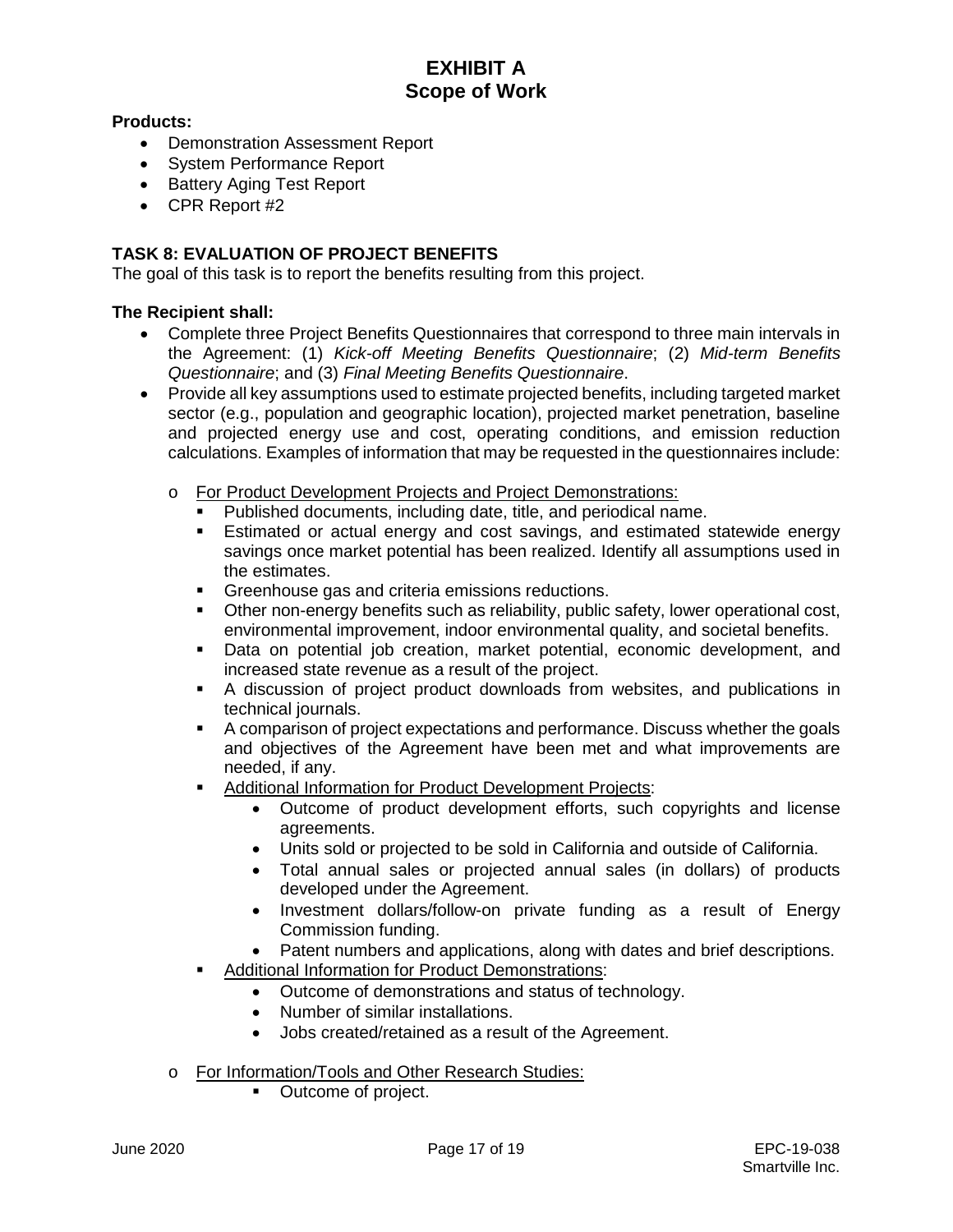- Published documents, including date, title, and periodical name.
- A discussion of policy development. State if the project has been cited in government policy publications or technical journals, or has been used to inform regulatory bodies.
- The number of website downloads.
- An estimate of how the project information has affected energy use and cost, or have resulted in other non-energy benefits.
- An estimate of energy and non-energy benefits.
- Data on potential job creation, market potential, economic development, and increased state revenue as a result of project.
- A discussion of project product downloads from websites, and publications in technical journals.
- A comparison of project expectations and performance. Discuss whether the goals and objectives of the Agreement have been met and what improvements are needed, if any.
- Respond to CAM questions regarding responses to the questionnaires.

The Energy Commission may send the Recipient similar questionnaires after the Agreement term ends. Responses to these questionnaires will be voluntary.

#### **Products:**

- Kick-off Meeting Benefits Questionnaire
- Mid-term Benefits Questionnaire
- Final Meeting Benefits Questionnaire

# **TASK 9: TECHNOLOGY/KNOWLEDGE TRANSFER ACTIVITIES**

The goal of this task is to develop a plan to make the knowledge gained, experimental results, and lessons learned available to the public and key decision makers.

- Prepare an *Initial Fact Sheet* at start of the project that describes the project. Use the format provided by the CAM.
- Prepare a *Final Project Fact Sheet* at the project's conclusion that discusses results. Use the format provided by the CAM.
- Prepare a *Technology/Knowledge Transfer Plan* that includes:
	- $\circ$  An explanation of how the knowledge gained from the project will be made available to the public, including the targeted market sector and potential outreach to end users, utilities, regulatory agencies, and others.
	- o A description of the intended use(s) for and users of the project results.
	- o Published documents, including date, title, and periodical name.
	- o Copies of documents, fact sheets, journal articles, press releases, and other documents prepared for public dissemination. These documents must include the Legal Notice required in the terms and conditions. Indicate where and when the documents were disseminated.
	- o A discussion of policy development. State if project has been or will be cited in government policy publications, or used to inform regulatory bodies.
	- o The number of website downloads or public requests for project results.
	- o Additional areas as determined by the CAM.
- Conduct technology transfer activities in accordance with the Technology/Knowledge Transfer Plan. These activities will be reported in the Progress Reports.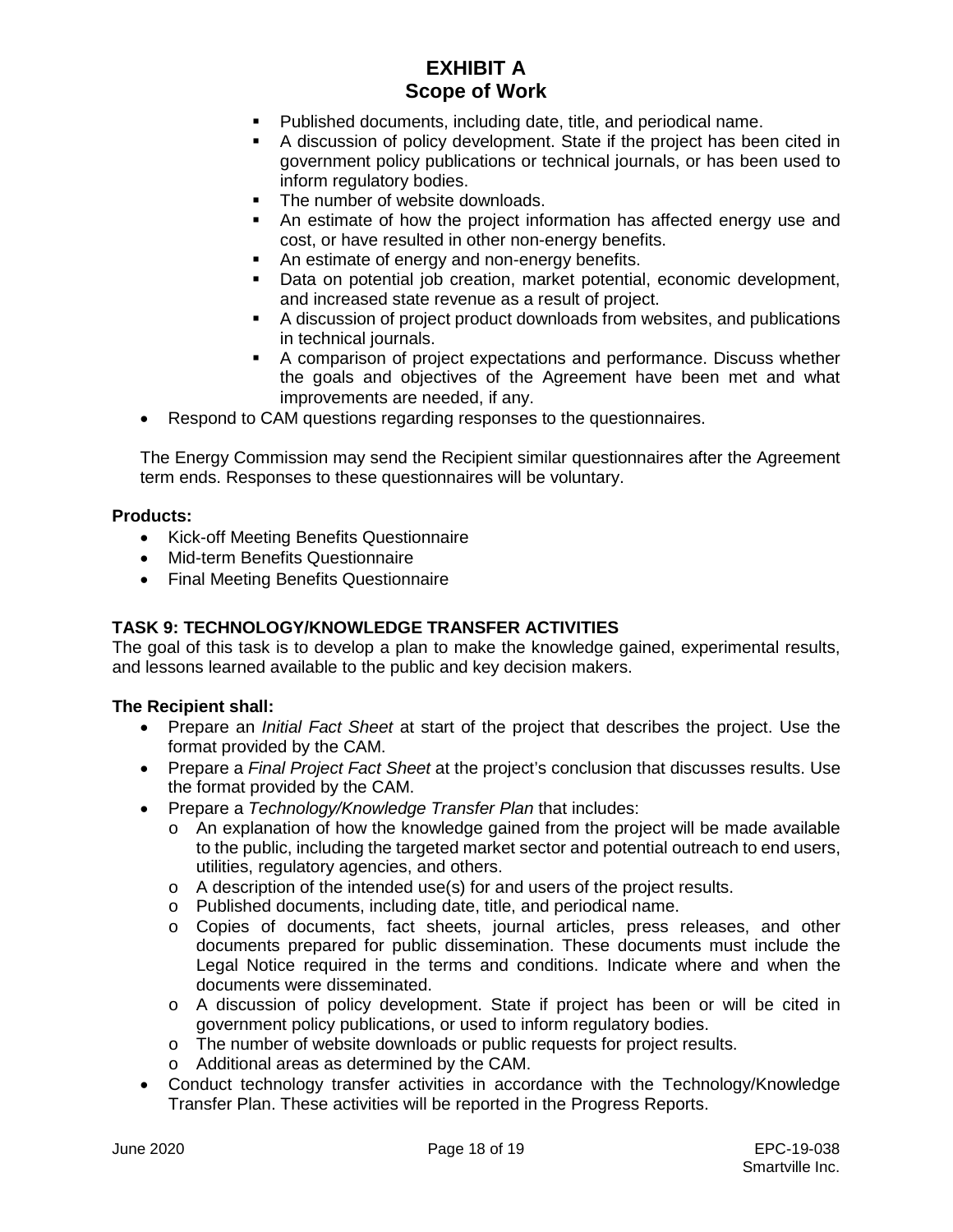- When directed by the CAM, develop *Presentation Materials* for an Energy Commissionsponsored conference/workshop(s) on the project.
- When directed by the CAM, participate in annual EPIC symposium(s) sponsored by the California Energy Commission.
- Provide at least (6) six *High Quality Digital Photographs* (minimum resolution of 1300x500 pixels in landscape ratio) of pre and post technology installation at the project sites or related project photographs.
- Prepare a *Technology/Knowledge Transfer Report* on technology transfer activities conducted during the project.

# **Products:**

- Initial Fact Sheet (draft and final)
- Final Project Fact Sheet (draft and final)
- Presentation Materials (draft and final)
- High Quality Digital Photographs
- Technology/Knowledge Transfer Plan (draft and final)
- Technology/Knowledge Transfer Report (draft and final)

# **TASK 10: PRODUCTION READINESS PLAN**

The goal of this task is to determine the steps that will lead to the manufacturing of technologies developed in this project or to the commercialization of the project's results.

#### **The Recipient shall:**

- Prepare a *Production Readiness Plan*. The degree of detail in the plan should be proportional to the complexity of producing or commercializing the proposed product, and to its state of development. As appropriate, the plan will discuss the following:
	- o Critical production processes, equipment, facilities, personnel resources, and support systems needed to produce a commercially viable product.
	- o Internal manufacturing facilities, supplier technologies, capacity constraints imposed by the design under consideration, design-critical elements, and the use of hazardous or non-recyclable materials. The product manufacturing effort may include "proof of production processes."
	- o The estimated cost of production.
	- o The expected investment threshold needed to launch the commercial product.
	- o An implementation plan to ramp up to full production.
	- o The outcome of product development efforts, such as copyrights and license agreements.
	- o Patent numbers and applications, along with dates and brief descriptions.
	- o Other areas as determined by the CAM.

#### **Products:**

• Production Readiness Plan (draft and final)

# **V. PROJECT SCHEDULE**

Please see the attached Excel spreadsheet.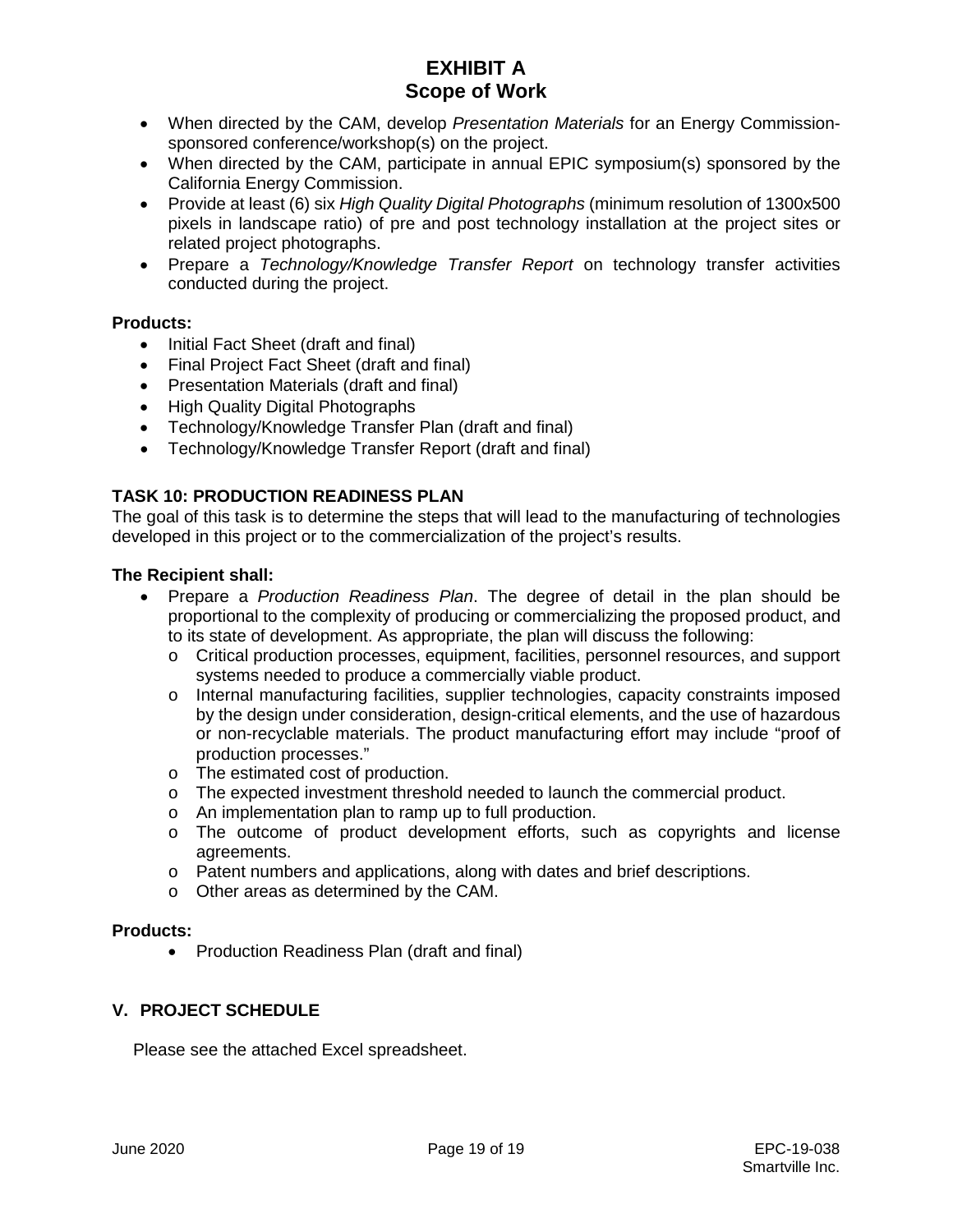### **Notice of Exemption**

| Ω<br>П<br>ı<br>п<br>ш |  |
|-----------------------|--|
|                       |  |

| To:                                                                                                                                                                                                                                                                                                                                                                                                                                                                                                                                                                                                                                                               | PO Box 3044<br>Sacramento, CA 95812-3044                                                              | Office of Planning and Research<br>1400 Tenth Street, Room 113 | From: California Energy Commission<br>1516 Ninth Street, MS-48<br>Sacramento, CA 95814                |  |  |
|-------------------------------------------------------------------------------------------------------------------------------------------------------------------------------------------------------------------------------------------------------------------------------------------------------------------------------------------------------------------------------------------------------------------------------------------------------------------------------------------------------------------------------------------------------------------------------------------------------------------------------------------------------------------|-------------------------------------------------------------------------------------------------------|----------------------------------------------------------------|-------------------------------------------------------------------------------------------------------|--|--|
|                                                                                                                                                                                                                                                                                                                                                                                                                                                                                                                                                                                                                                                                   | <b>Project Applicant:</b>                                                                             | Smartville, Inc.                                               |                                                                                                       |  |  |
| <b>Project Title:</b>                                                                                                                                                                                                                                                                                                                                                                                                                                                                                                                                                                                                                                             |                                                                                                       | Low-Cost and Easy-to-Integrate Second-Life Battery HUB         |                                                                                                       |  |  |
|                                                                                                                                                                                                                                                                                                                                                                                                                                                                                                                                                                                                                                                                   | <b>Project Location – Specific:</b><br>UC San Diego Trade Street Warehouse, 7835 Trade St., Suite 400 |                                                                |                                                                                                       |  |  |
|                                                                                                                                                                                                                                                                                                                                                                                                                                                                                                                                                                                                                                                                   | <b>Project Location – City:</b>                                                                       | San Diego 92121                                                | <b>Project Location – County:</b> San Diego                                                           |  |  |
| <b>Description of Nature, Purpose and Beneficiaries of Project:</b><br>The proposed project would occupy approximately 400 square feet of concrete ramp in front of Loading Docks 20 and 21<br>at the UC San Diego Trade Street Warehouse. The proposed use of the area would be to install a battery energy storage<br>system that would feed an existing electrical subpanel in Suite 200. Minor trenching in an existing concrete area would<br>be required for installation of electrical conduit. The battery system would operate from Q2 2021 to Q2 2023, after which<br>the system would be removed and the site would be returned to original condition. |                                                                                                       |                                                                |                                                                                                       |  |  |
| <b>Name of Public Agency Approving Project:</b>                                                                                                                                                                                                                                                                                                                                                                                                                                                                                                                                                                                                                   |                                                                                                       |                                                                | California Energy Commission                                                                          |  |  |
| Name of Person or Agency Carrying Out Project:                                                                                                                                                                                                                                                                                                                                                                                                                                                                                                                                                                                                                    |                                                                                                       |                                                                | Smartville, Inc. & The Regents of the University of California;<br>University of California San Diego |  |  |
|                                                                                                                                                                                                                                                                                                                                                                                                                                                                                                                                                                                                                                                                   | $From part Q$                                                                                         |                                                                |                                                                                                       |  |  |

#### **Exempt Status:** (*check one)*

■ Ministerial Exemption (Pub. Resources Code § 21080(b)(1); Cal. Code Regs., tit 14, § 15268);

□ Declared Emergency (Pub. Resources Code § 21080(b)(3); Cal. Code Regs., tit 14, § 15269(a));

Emergency Project (Pub. Resources Code § 21080(b)(4); Cal. Code Regs., tit 14, § 15269(b)(c));

 $\overline{X}$  Categorical Exemption. State type and section number

Cal. Code Regs., tit 14, § 15304

Statutory Exemptions. State code number.

Common Sense Exemption. (Cal. Code Regs., tit 14, §15061(b)(3))

#### **Reasons why project is exempt:**

Class 4 projects consist of minor public or private alterations in the condition of land which do not involve the removal of healthy, mature, scenic trees. Based on the above project description, the proposed project is exempt under 14 CCR section 15304 Minor Alterations to Land. The proposed project consists of minor temporary use of land having no permanent effects on the environment and minor trenching where the surface would be restored. In addition, none of the exceptions to the exemptions apply.

| <b>Responsible Agency</b><br><b>Contact Person:</b> | <b>Elise Brown Ersoy</b>                        | Area code/Telephone/Ext:                                                            | 916-327-1367 |                              |  |
|-----------------------------------------------------|-------------------------------------------------|-------------------------------------------------------------------------------------|--------------|------------------------------|--|
| If filed by applicant:                              | Attach certified document of exemption finding. | 2. Has a Notice of Exemption been filed by the public agency approving the project? | Yes          | N <sub>0</sub>               |  |
| O: 6/10/20                                          |                                                 | Page 1 of 2                                                                         |              | PIR-19-010<br>T2M Global LLC |  |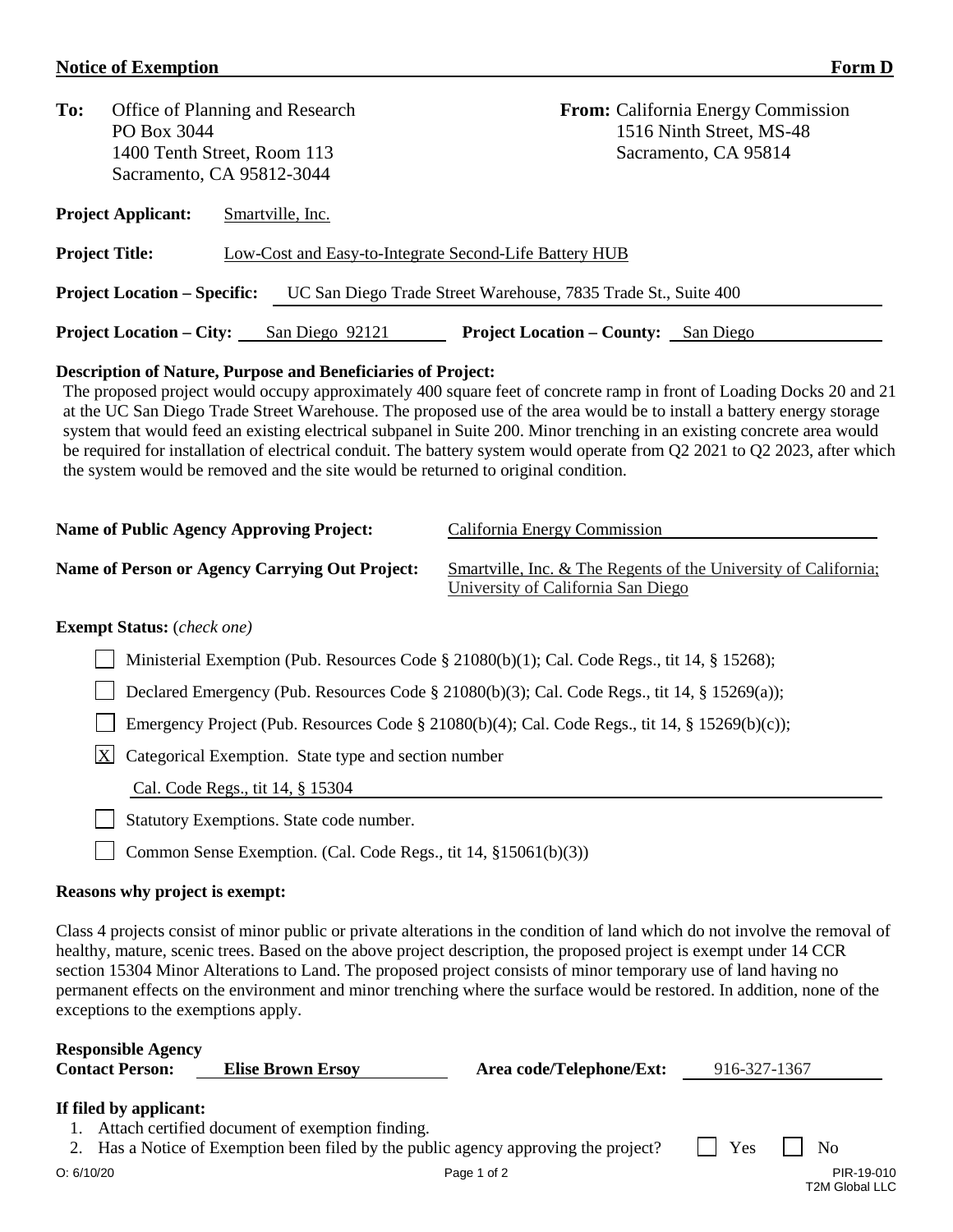| Signature:                          | Date:                            | Title: |
|-------------------------------------|----------------------------------|--------|
| <b>Signed by Responsible Agency</b> |                                  |        |
| <b>Signed by Lead Agency</b>        |                                  |        |
| <b>Signed by Applicant</b>          | Date received for filing at OPR: |        |